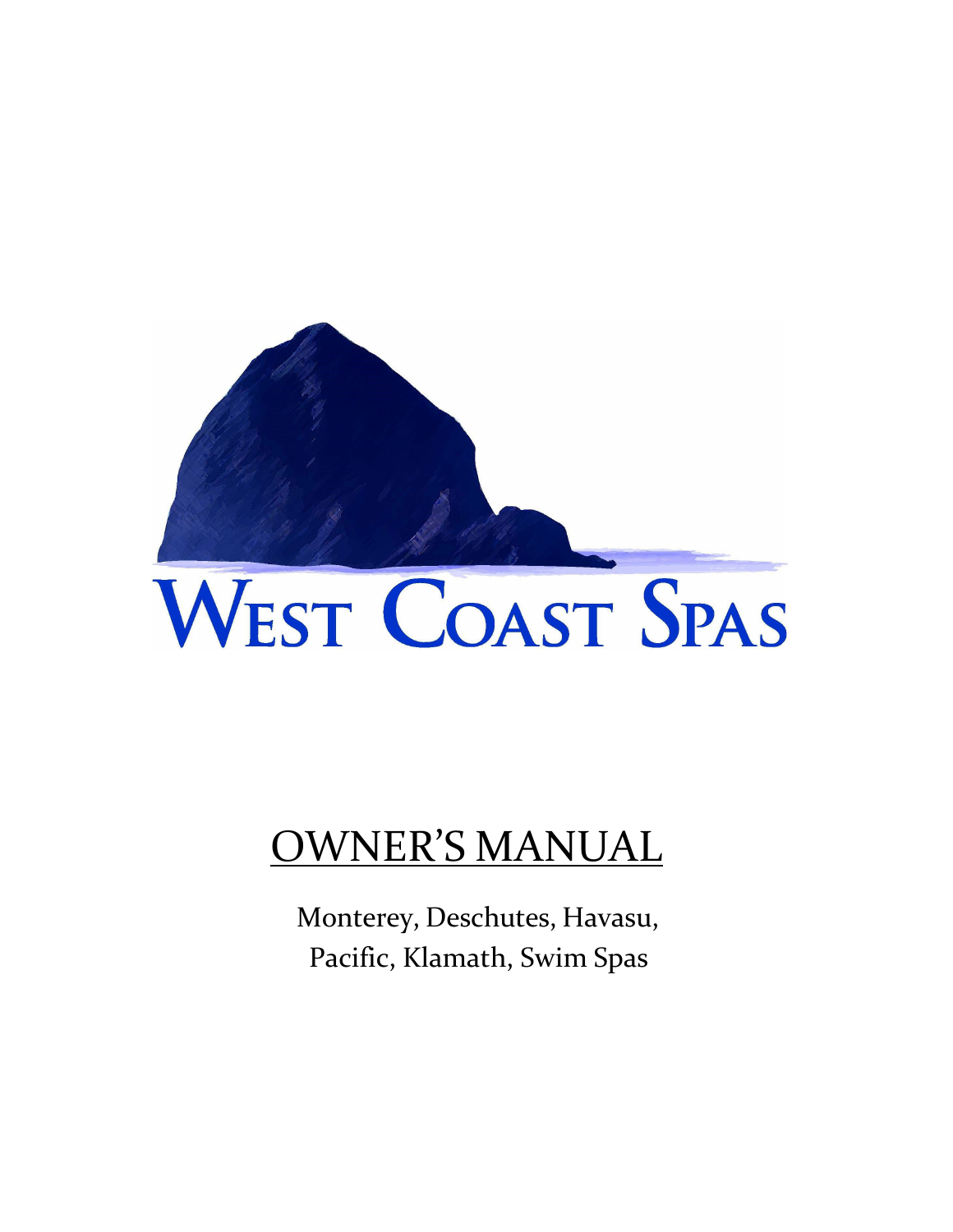### OWNER'S MANUAL



Congratulations on the purchase of your new spa! Thank you for choosing a spa built by West Coast Spas. Please read the Owner's Manual before installing and using your spa.

Please save your original sales receipt for reference in case of a future warranty claim. Failure to install, use or maintain the spa in compliance with this owner's manual could result in loss of warranty coverage.

We constantly strive to offer the finest spas available, therefore modifications and enhancements may be made which affect the specifications, illustrations and/or instructions contained herein.

### OWNERSHIP RECORD

\*Your spa's serial number is located on the spa system pack inside the equipment panel.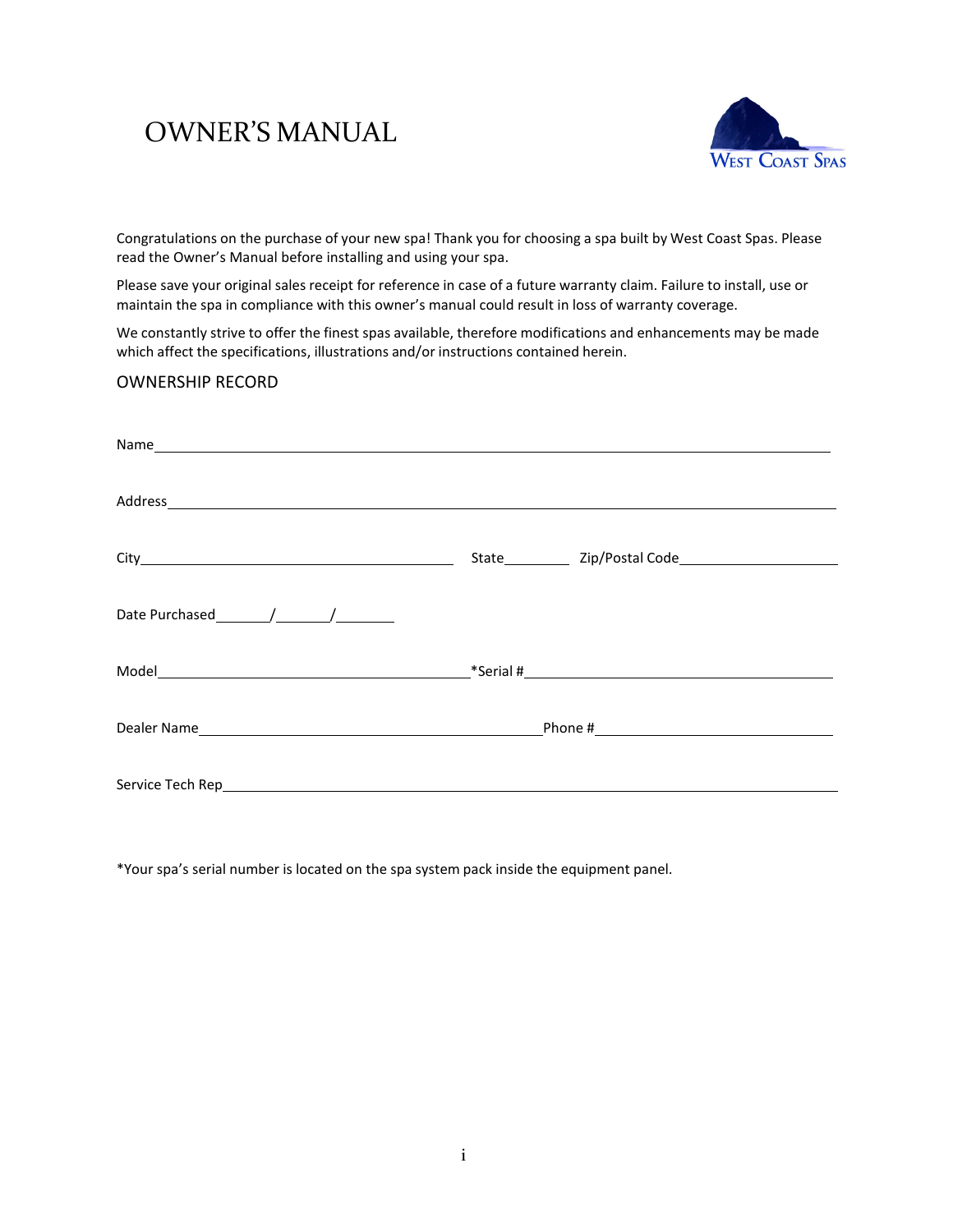### TABLE OF CONTENTS

| Safety Instructions ———————————————— p.1    |  |
|---------------------------------------------|--|
| Installation Instructions---------------p.4 |  |
| Spa Start Up---------------------p.5        |  |
| Spa Maintenance ------------------p.6       |  |
| Troubleshooting Guide $-------------$ p.14  |  |
| Limited Warranty--------------------p.17    |  |
| Warranty Registration-----------------p.19  |  |

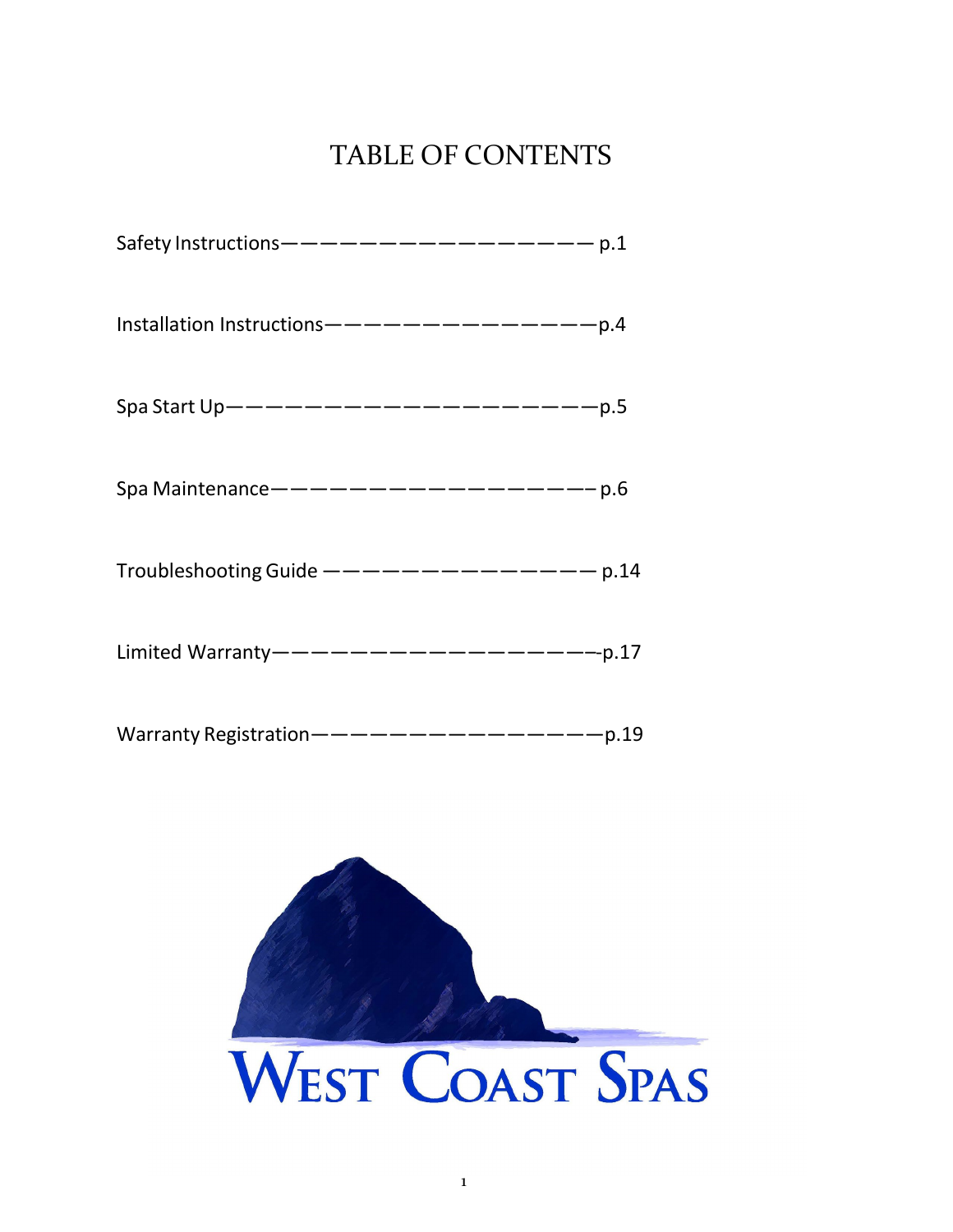### SAFETY INSTRUCTIONS

### **Important Safety Instructions**

When installing and using this electrical equipment, basic safety precautions should always be followed, including the following:

**WARNING:** To reduce the risk of injury, do not permit children to use this product unless they are supervised at all times.

Your new 220-volt spa requires a dedicated 60 AMP GFCI service to be mounted 5 to 10 feet away from your spa depending on your current City or County and States codes per National Electrical Codes (NEC) All wiring must be #6 AWG copper wires. This will include a black and red wire for incoming power from GFCI a white wire for neutral, and a green wire for ground to spa controls.

NOTE: This may require a licensed electrician to upgrade your standard receptacle and/or circuit breaker. All 110 vdspas require a DEDICATED 20 AMP GFCI SERVICE. Do not use extension cords.

D**ANGER - RISK OF ACCIDENTAL DROWNING**: Extreme caution must be exercised to prevent unauthorized access by children. To avoid accidents, ensure that children cannot use the spa unless they are closely supervised at all times. Keep the spa cover on and locked when not in use.

**DANGER - RISK OF INJURY**: The suction fittings in this spa are sized to match the specific water flow created by the pump. Should the need arise to replace the suction fittings or the pump, be sure that the flow rates are compatible. Never operate spa if the suction fittings or filter baskets are broken or missing. Never replace a suction fitting with one rated less than the flow rate marked on the original suction fitting.

**DANGER - RISK OF ELECTRIC SHOCK**: Install spa at least five (5) feet (1.5m) away from all metal surfaces. Always make sure that the spa is wired by a qualified, licensed, and insured electrician. Do not permitany electrical appliances, such as a lights, telephones, radios, televisions, and etc., within five feet of spa, unless such appliances are built-in by the manufacturer. Never attempt to operate any electrical device from inside the spa.

### **WARNING — TO REDUCE THE RISK OF INJURY:**

Always enter and exit a spa slowly. Do not use the spa alone.

Before entering a spa, measure the water temperature with an accurate thermometer, since the tolerance of water temperature-regulating devices varies +1- 5° F (2° C).

The spa water should never exceed 104°F (40°C). Water temperatures between 100°F (38°C) and 104°F (40°C) are considered safe for a healthy adult. Lower water temperatures are recommended for young children and when spa use exceeds ten minutes.

Since excessive water temperatures have a high potential for causing fetal damage during the early months of pregnancy, pregnant or possibly pregnant women should consult their physician prior to spa usage.

The use of alcohol, drugs or medication before or during spa use may lead to unconsciousness with the possibility of drowning. Persons using medications should consult a physician before using a spa since some medication may induce drowsiness while other medication may affect heart rate, blood pressure, and circulation.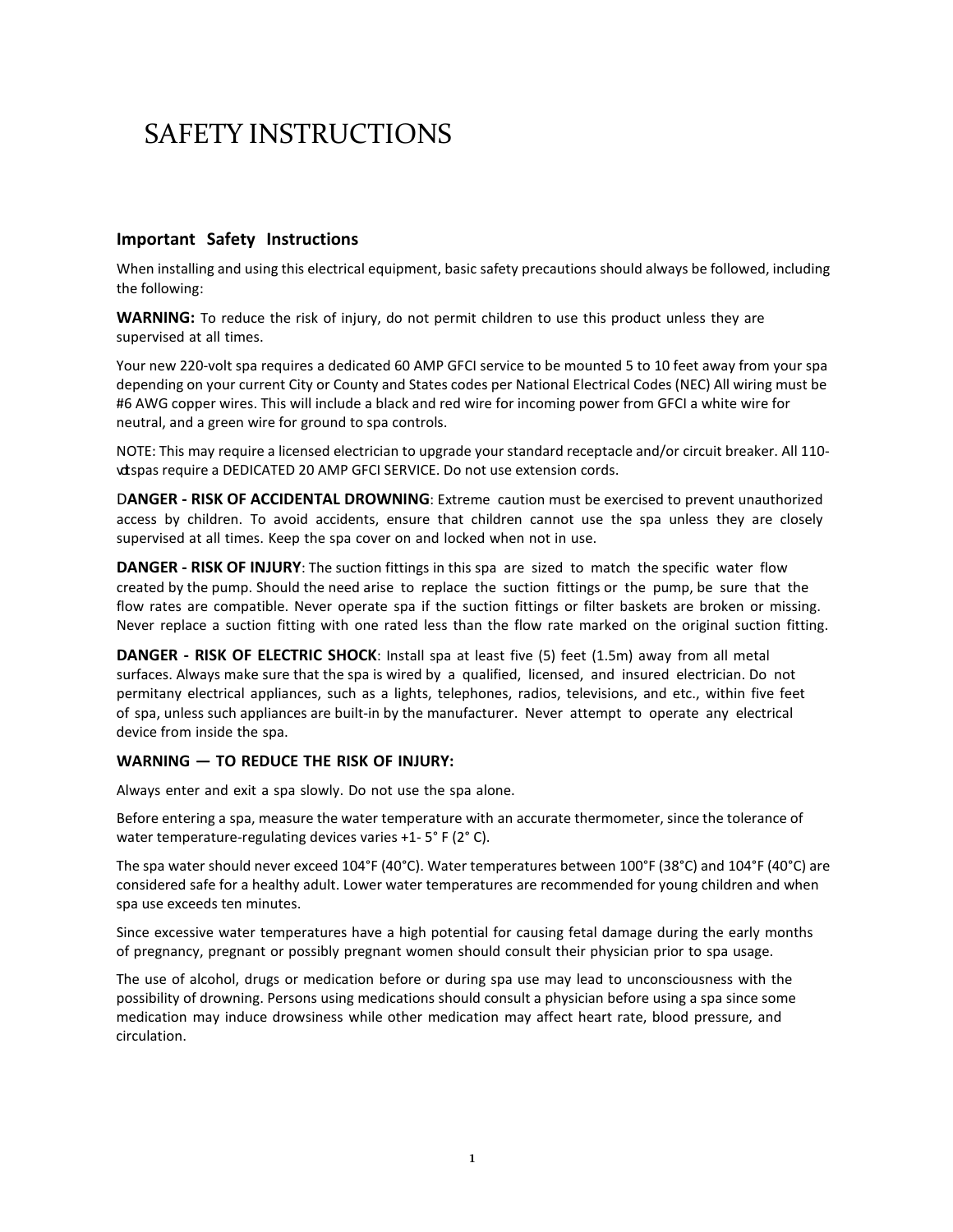### SAFETY INSTRUCTIONS

### **HYPERTHERMIA**

Hyperthermia occurs when the internal temperature of the body reaches a level several degrees above normal body temperature of 98.6°F (37°C).

SYMPTOMS OF HYPERTHERMIA INCLUDE: Dizziness - Fainting - Drowsiness - Lethargy - Increase in Internal Body Temperature EFFECTS OF HYPERTHERMIA INCLUDE: Unawareness of Impending Hazard - Failure to Perceive Heat Failure to Recognize the Need to Exit Spa - Physical Inability to Exit Spa Fetal Damage in Pregnant Women - Unconsciousness Resulting in Danger of Drowning

**WARNING:** The use of alcohol, drugs or medication can greatly increase the risk of fatal hyperthermia. Persons on medication should consult with their physician before entering the spa since some medication may induce drowsiness while other medication may affect heart rate, blood pressure and circulation.

**WARNING:** People with open sores or infections should not use the spa. Warm and hot water temperature may allow the growth of infectious bacteria if not properly disinfected.

#### IMPORTANT SAFETY INSTRUCTIONS

When using this electrical equipment, basic safety precautions should always be followed, including the following:

#### READ AND FOLLOW ALL INSTRUCTIONS

A green colored terminal or a terminal marked G, GR, Ground, Grounding is located inside the supply terminal box or compartment. To reduce the risk of electric shock, this terminal must be connected to the grounding means provided in the electric supply service panel with a continuous copper wire equivalent in size to the circuit conductors supplying this equipment. \* IEC Publication 417, Symbol 5019.

At least two lugs marked "BONDING LUGS" are provided on the external surface or on the inside of the supply terminal box or compartment. To reduce the risk of electric shock, connect the local common bonding grid in the area of the hot tub or spa to these terminals with an insulated or bare copper conductor not smaller than No. 6 AWG.

All field-installed metal components such as rails, ladders, drains or other similar hardware within 3 m of the spa or hot tub shall be bonded to the equipment grounding bus with copper conductors not smaller than No. 6 AWG.

SAVE THESE INSTRUCTIONS.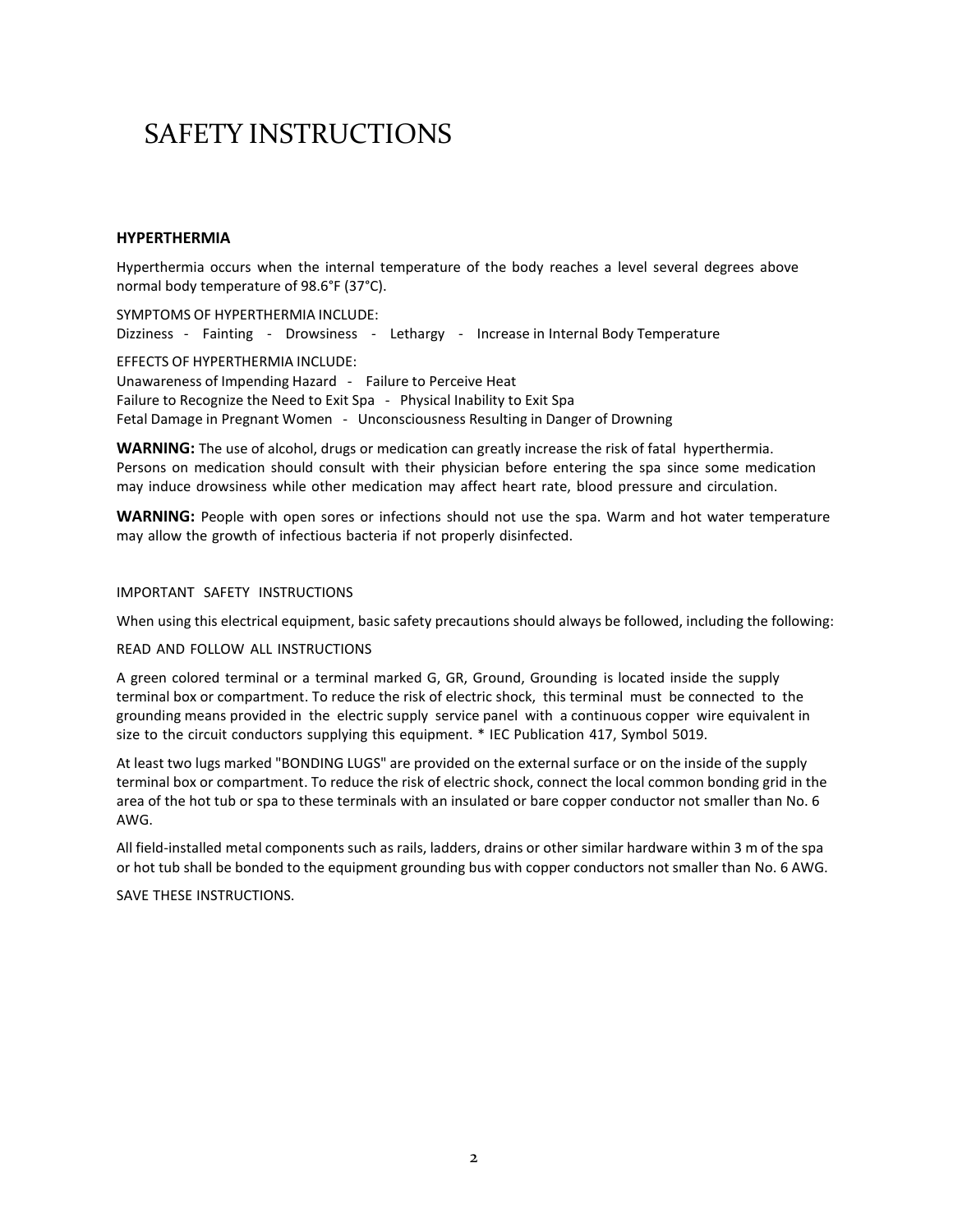**WARNING:** CHILDREN SHOULD NOT USE SPAS OR HOT TUBS WITHOUT ADULT SUPERVISION and AVERTISSEMENT: NE PAS LAISSER LES ENFANTS UTILISER UNE CUVE DE RELAXATION SANS SURVEILLANCE

**WARNING**: DO NOT USE SPAS OR HOT TUBS UNLESS ALL SUCTION GUARDS ARE INSTALLED TO PREVENT BODY AND HAIR ENTRAPMENT and AVERTISSEMENT : POUR EVITER QUE LES CHEVEUX OtJ UNE PARTIE DU CORPS PUISSENT ETRE ASPIRES, NE PAS UTILISER UNE CUVE DE RELAXATION SI LES GRILLES DE PRISE D'ASPIRATION NE SONT PAS TOUTES EN PLACE

**WARNING:** PEOPLE USING MEDICATIONS AND/OR HAVING AN ADVERSE MEDICAL HISTORY SHOULD CONSULT A PHYSICIAN BEFORE USING A SPA OR HOT TUB and AVERTISSEMENT: LES PER-SONNES QUI PRENNENT DES MEDICAMENTS OU ONT DES PROBLEMES DE SANTE DEVRAIENT CON-SULTER UN MDECIN AVANT D'UTILISER UNE CUVE DE RELAXATION

**WARNING**: PEOPLE WITH INFECTIOUS DISEASES SHOULD NOT USE A SPA OR

HOT TUB and AVERTISSEMENT: LES PERSONNES ATTEINTES DE MALADIES INFECTIEUSES NE DEVRAIENT PAS UTILISER UNE CUVE DE RELAXATION

**WARNING:** TO AVOID INJURY EXERCISE CARE WHEN ENTERING OR EXITING THE SPA OR HOT TUB and AVERTISSEMENT: POUR EVITER DES BLESSURES, USER DE PRUDENCE EN ENTRANT DANS ONE COVE DE RELAXATION ET E SORTANT

**WARNING:** DO NOT USE DRUGS OR ALCOHOL BEFORE OR DURING THE USE OF A SPA OR HOT TUB TO AVOID UNCONSCIOUSNESS AND POSSIBLE DROWNING and AVERTISSEMENT: POUR EVIT-ER L1EVANOUISSEMENT ET LA NOYADE EVENTUELLE, NE PRENDRE NI DROGUE NI ALCOOL AVANT D'UTILISER UNE CUVE DE RELAXATION NI QUAND ON StY TROUVE

**WARNING:** PREGNANT OR POSSIBLY PREGNANT WOMEN SHOULD CONSULT A PHYSICIAN BEFORE USING A SPA OR HOT TUB and AVERTISSEMENT: LES FEMMES ENCEINTES, QtJE LEUR GROSSESSE SOIT CONFIRMEE OtJ NON, DEVRAIENT CONSULTER UN MEDECIN AVANT D'UTILISER UNE COVE DE RELAXATION

**WARNING:** WATER TEMPERATURE IN EXCESS OF 38°C MAY BE INJURIOUS TO YOUR HEALTH and AVERTISSEMENT: IL PEUT ETRE DANGEREUX POUR LA SANTE DE SE PLONGER DANS DE L'EAU A PLUS DE 38°C

**WARNING:** BEFORE ENTERING THE SPA OR HOT TUB MEASURE THE WATER TEMPERATURE WITH AN ACCURATE THERMOMETER and AVERTISSEMENT: AVANT D'UTILISER ONE CUVE DE RELAXATION MESURER LA TEMPERATURE DE L1EAU A L'AIDE D'UN THERMOMETRE PRECIS

**WARNING:** DO NOT USE A SPA OR HOT TUB IMMEDIATELY FOLLOWING STRENUOUS EXERCISE and AVERTISSEMENT: NE PAS UTILISER ONE CUVE DE RELAXATION IMMDIATEMENT APRES UN EXERCICE FATIGANT

**WARNING:** PROLONGED IMMERSION IN A SPA OR HOT TUB MAY BE INJURIOUS TO YOUR HEALTH and AVERTISSEMENT: L'UTILISATION PROLONGEE D'UNE COVE DE RELAXATION PEUT ETRE DAN-GEREUSE POUR LA SANTE WARNING: DO NOT PERMIT ELECTRIC APPLIANCES (SUCH AS A LIGHT, TELEPHONE, RADIO, OR TELEVISION) WITHIN 1.5 M OF THIS SPA OR HOT TUB and AVERTISSE-MENT : NE PAS PLACER D'APPAREIL ELECTRIQUE (LUMINAIRE, TELPHONE, RADIO, TELEVISEUR, ETC) A MOINS DE 1.5 M DE CETTE COVE DE RELAXATION

CAUTION: MAINTAIN WATER CHEMISTRY IN ACCORDANCE WITH MANUFACTURER' S INSTRUCT ION and ATTENTION: LA TENEUR DE LEAU EN MATIERES DISSOUTES DOlT ETRE CONFORME AUX DIREC-TIVES DU FABRICANT.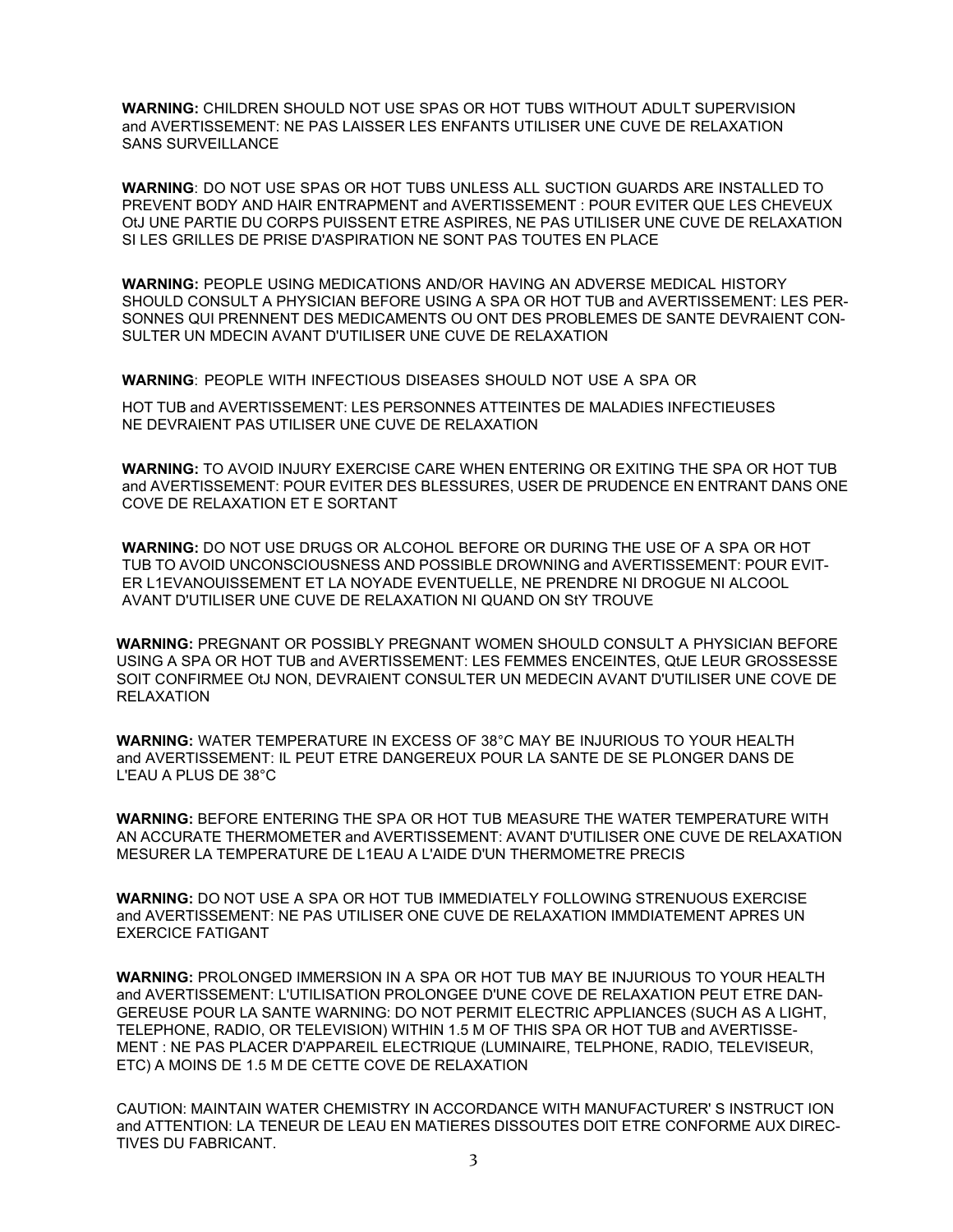### INSTALLATION INSTRUCTIONS

#### Support Requirements

Your new spa must be placed on a uniform firm, flat and level surface.

Concrete Pad: We recommend a 4" thick concrete pad at least the size of your spa.

\*6" thick concrete pad for Swim Spas.

Deck: If you are placing your spa on a deck, please make sure the deck can support the full

weight of your spa when it is filled with water plus any people using the spa

#### (approximately 4500 Ibs).

Other: A 6" thick bed of gravel may also be used. The gravel must be enclosed with 2x6 pressure treated and rot resistant wood with cross supports through the center.

#### Electrical Requirements

### **All electrical installation MUST be accomplished by a qualified and licensed electrician in accordance with the National Electric Code (NEC) Article 680 and with any local codes effective at the time of installation.**

#### 110 VOLT INSTALLATION INFORMATION

Always Follow Applicable Local, State, Federal Codes and Guidelines.

Use only a dedicated electrical line with a 20-amp breaker.

Do not use an extension cord.

Always use a weatherproof/covered receptacle.

Your spa must be located at least 5' away and within 10' of receptacle

Do not bury the power cord.

A damaged cord must be replaced before next usage.

All 110-volt spas must have a GFCI. This can either be a 20 Amp GFCI receptacle or a GFCI cord and plug kit (CKIT110).

To test the GFCI plug version see the GFCI instructions.

o If the GFCI should turn off (trip) while the spa is in use, press the reset button. If the GFCI will not reset, unplug the GFCI and call your Dealer or West Coast Spas for service. DO NOT USE SPA.

#### 220 VOLT INSTALLATION INFORMATION

All 220-volt spas are required to have a GFCI breaker and should only be wired by a licensed electrician.

Always Follow Applicable Local, State, Federal Codes and Guidelines.

Your new 220-volt spa requires a dedicated 60 AMP GFCI service with four #6 AWG copper wires. This will include a black and red wire for incoming power, a white wire for neutral, and a green wire for ground.

Please note that this is the only acceptable electrical wiring procedure. Spas wired in any other way will void your warranty and may result in serious injury.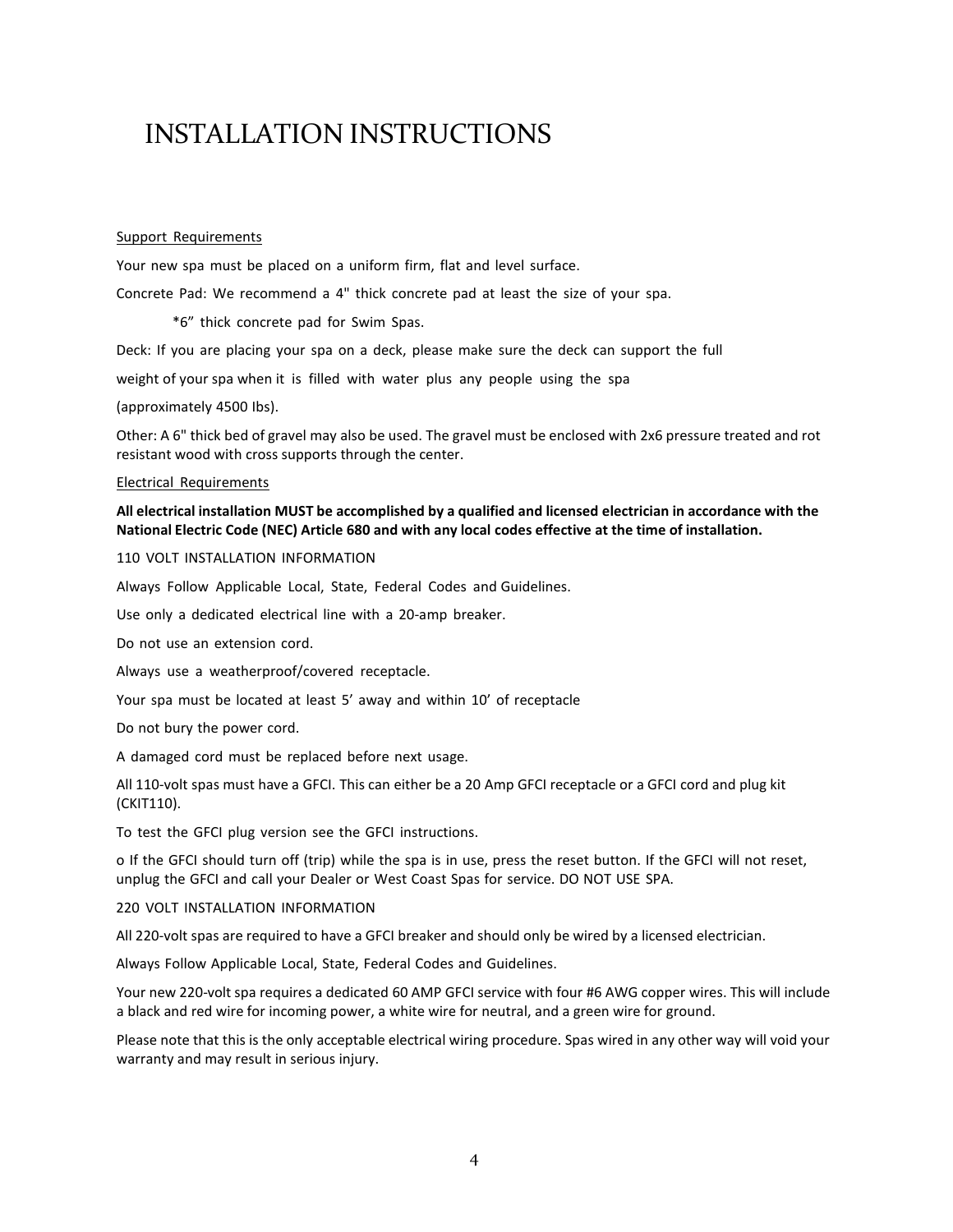### SPA START UP

Filling and Powering-up Your Spa:

Once the spa is placed on an approved surface and is connected to the correct electrical service, inspect all plumbing connections in the equipment area of your spa. These connections may have loosened during shipment.

Open all gate valves or slice valves in the equipment area. These are sections of piping near the equipment such as pumps and electrical box that have a handle sticking out of them.

NOTE: Before operating the spa, these valves must be in the up or open position.

Remove the floating weir, the filter basket, and cartridge from the skimmer filter canister.

Place a garden hose into the canister and continue filling your spa 4 to 6 inches over the filter.

Once the water is at the correct level inspect all plumbing connections and lines for any sign of water leaks.

Turn on the power at the GFCI breaker. The spa will perform a diagnostic check, and power up in 30 seconds. NOTE: Ensure 110-volt spas are connected to the proper electrical outlet.

All Digital spas will automatically operate at filter speed and continue heating until the spa water temperature reaches 100°F. (This is the default temperature).

Re-install filter and filter basket into skimmer/filter canister.

The spa is now ready for use. For operation instructions see the user's manual for your equipment provided for you in the equipment area.

IMPORTANT: Be careful not to over tighten plumbing fittings. Never run spa with gate valves closed or without water circulating for long periods of time. Never fill your spa with soft water. Soft water makes it impossible to maintain the proper water chemistry and may cause the water to foam and ultimately harm your spas finish and void your warranty.

Filtration Settings and Recommendations:

Operating your new spa equipped with an electric heater correctly will ensure efficient operation. Please read and follow all instructions included in your specific equipment user manual which is provided for you in your spa equipment packet.

Your spa has been programmed to filter for 2 hours every 8 hours which is the recommended 8 hours per day. If you would like to change the frequency, please see the equipment manual to adjust the cycle. Set spa to run off peak hours.

NOTE: Allowing the water temperature to lower more than 10 degrees below desired usage temperature and reheating prior to usage will cause the heater to operate longer than it normally would to maintain the desired temperature.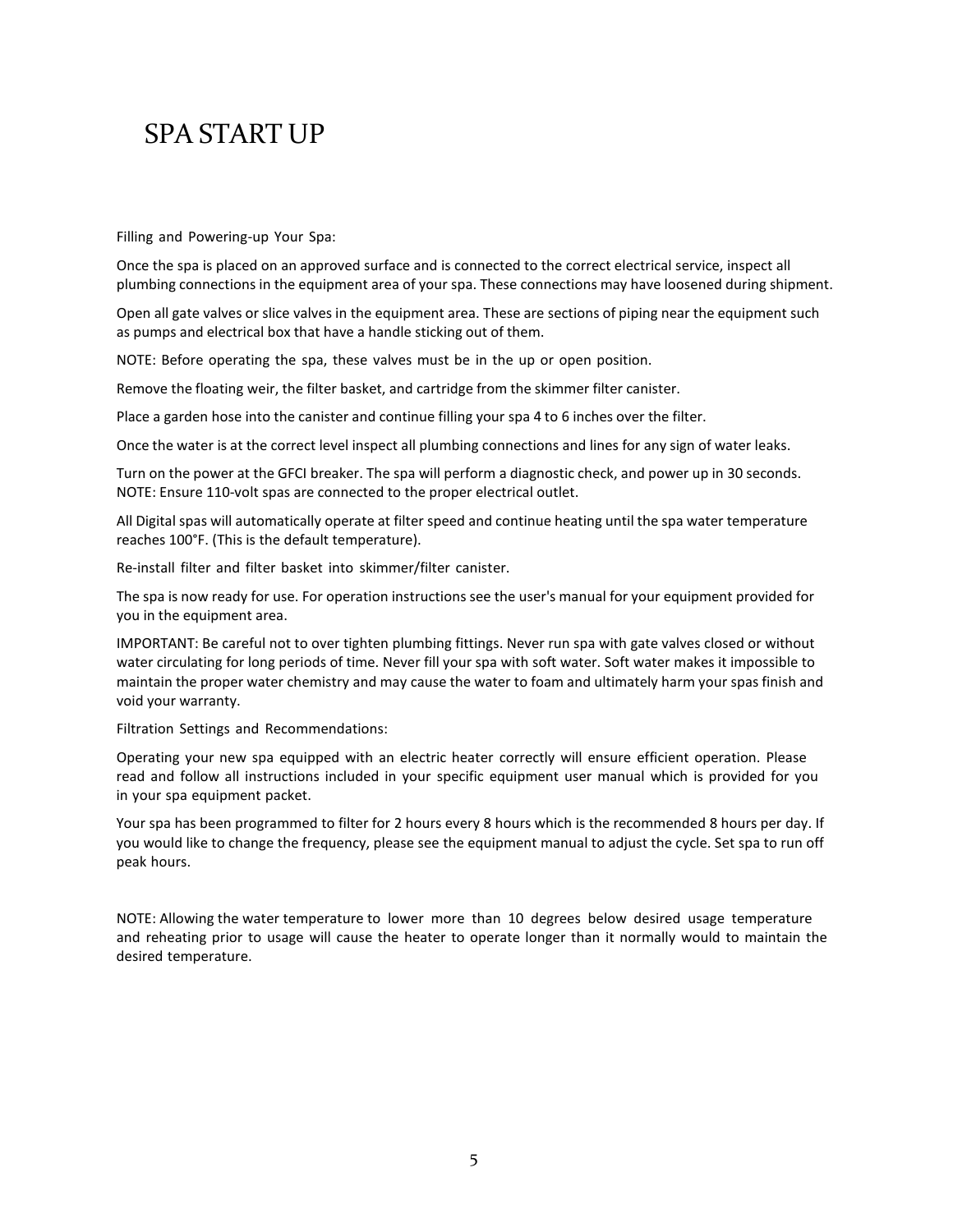Your new spa is constructed to the highest standards and is capable of providing many years of trouble - free use. However, because heat retentive materials are utilized to insulate the spa for efficient operation, an uncovered acrylic spa surface directly exposed to sunlight and high temperatures for an extended peri- od is subject to permanent damage. Damage caused by exposing the spa to this abuse is not covered by warranty. We recommend that you always keep the spa full of water when it is exposed to direct sunlight and that you always keep the insulating cover in place when the spa is not in use.

It is very important to keep the spa covered when not in use for the following reasons:

Heating efficiency - covered spas use less electricity in maintaining your set temperature.

Protection - the cover protects your spas finish from the sun's ultraviolet rays which can cause delaminating and bubbling of the acrylic.

Prevents accidental drowning - the cover prevents children from falling in and drowning.

Warranty coverage - covering your spa is mandatory to maintain warranty coverage.

Your new spa has also been engineered with high-powered water pump(s) that pushes water through various therapy jets, which will relax even the tightest of muscles.

The following operating and maintenance instructions are very important and must be followed carefully. With the proper care and maintenance, your spa will provide you with years of satisfaction and performance. The filtering of your spa is very important; this alone will cut down cleaning time and use of excess chemicals. We recommend that your spa filters no less than 8 hours a day.

The filter cartridge needs to be cleaned on a regular basis. This is very simple and only takes a few minutes. The result is increased water clarity and equipment longevity. We recommend you use a filter cleaner to thoroughly clean your filter cartridge every 2 or 3 weeks.

The spa water level is very important to the operation of your spa. If the water level is too low or too high, your spa won't run or clean properly. The water level should be to the middle of the "skimmer area" when no one is in the water. If water is splashed out over the sides during use it is necessary to add water to maintain the correct water level.

Keep all cabinet panels screwed into place around the spa. Do not use spa if a panel is removed and electrical equipment is exposed. Water splashed over the edge of the spa can damage the equipment and can cause harm. Damaging equipment with water voids the warranty.

We recommend that your spa water be changed every six (6) months or more frequently with heavy use. When empty, your spa should be cleaned with a non-abrasive cleaner and rinsed thoroughly. We also recommend cleaning all the hoses and pipes of your spa between water changes.

Before draining your spa make sure to turn off the power at the breaker.

When filling your spa, always fill through the skimmer filter canister to reduce the amount of air bubbles. Only use regular tap water. DO NOT USE SOFTWATER.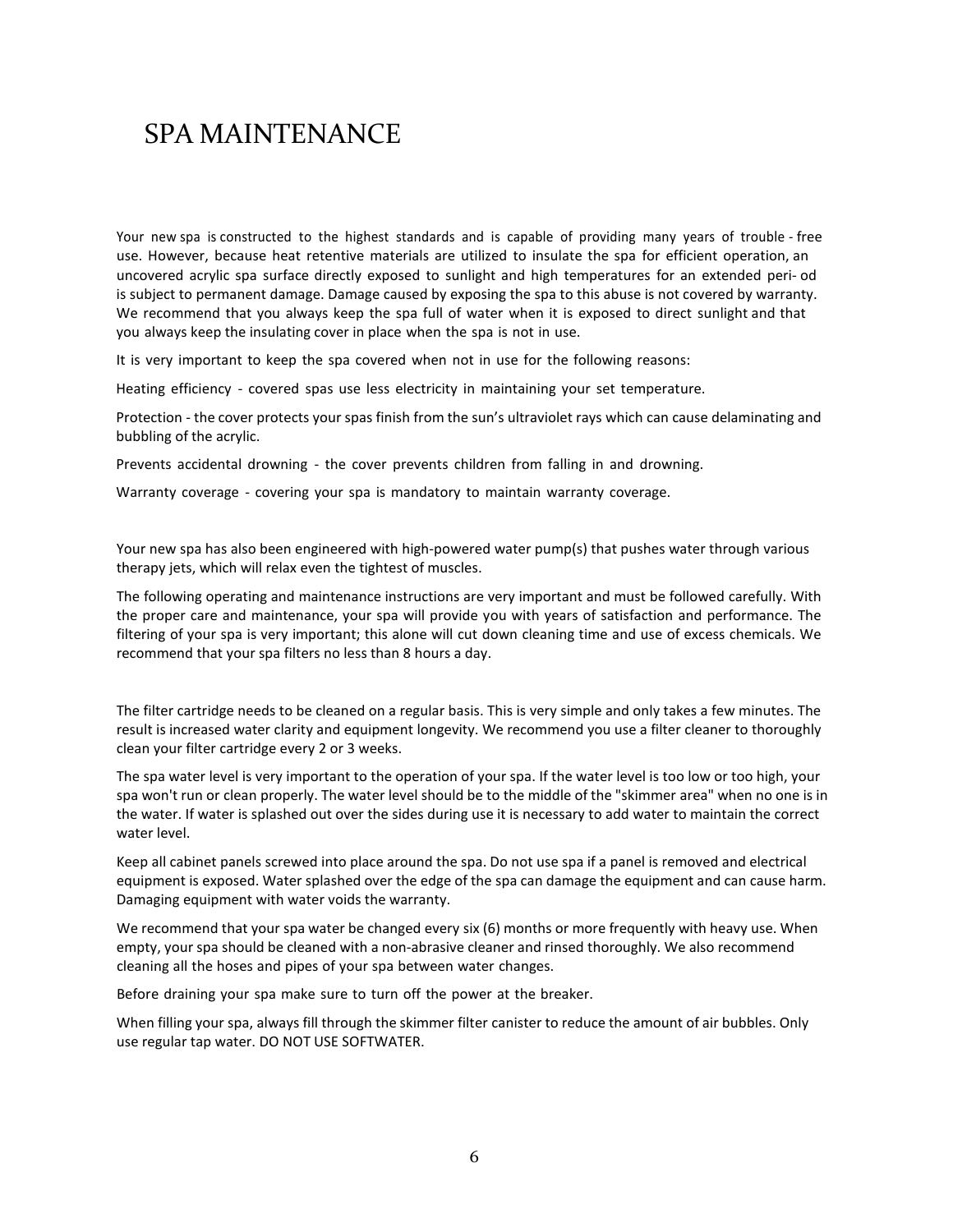#### FILTER MAINTENANCE

Your spa is equipped with a micron polyester filter cartridge. With care, this filter will maintain clear water for your enjoyment for up to one year. As the flow of water goes through the filter, dirt and debris is removed and accumulated in the filter cartridge. As the filter cartridge accumulates minerals, dirt and debris, water flow is lessened, and jet performance is reduced. This can cause your spa to run or heat improperly. Clean your filter regularly and replace as needed. The filter cartridge should be cleaned at least once a month. For heavily used spas it is recommended to clean your filter every two weeks.

#### Filter Cleaning:

Turn the power off at the breaker.

Remove the filter cover (If equipped).

Remove the filter basket (Align flat areas on filter basket and canister).

Remove the filter by pulling up and out, clean filter with a garden hose.

Hold filter vertically.

Spray the filter cartridges with a pressure nozzle, starting from the top and spraying down each pleat.

Turn filter cartridge over and repeat step.

Allow the filter cartridge to dry completely before replacing into the spa. It is recommended to have a spare filter on hand to use in your spa while thoroughly drying the filter.

Reinstall the filter cartridge in reverse order of removal.

Deep clean filter cartridge(s) every 2 to 3 months by soaking the filter overnight in a filter solution. Use only an approved filter-cleaning chemical. It is recommended to have a spare filter on hand to use in your spa while soaking and drying the other filter.

### TAKING CARE OF YOUR SPA COVER

Proper spa cover care is important. Twice each month clean and condition your spa cover. It is important to use a high-quality, UV blocking conditioner approved by your Dealer or West Coast Spas.

Clean and condition your cover using the following steps:

Remove cover from the spa and lay on a flat surface.

Rinse the cover with lots of water from a hose or bucket.

Using a soft-bristle brush, scrub the cover clean with a mild solution of dishwashing liquid (1 teaspoon of dishwashing liquid to 2 gallons of water). Clean both sides.

Caution: DO NOT let the soap solution dry on the spa cover before it can be rinsed. Be sure to rinse thoroughly.

Apply a high-quality, UV blocking conditioner to the top and sides of the cover.

Let dry completely.

Re-install cover on the spa.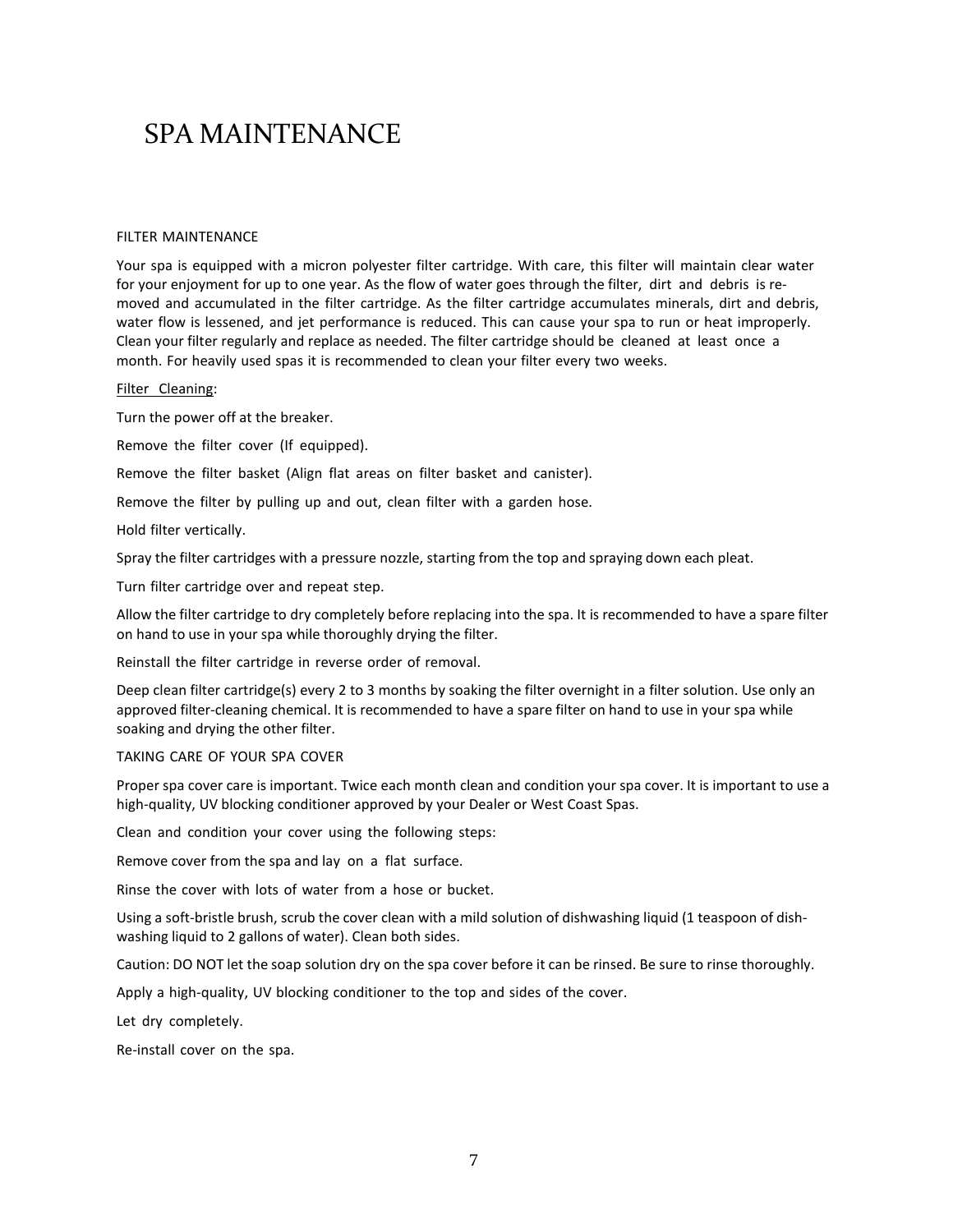Open the cover on a regular basis to allow accumulated chemical vapors to dissipate.

Twice a year, turn the cover upside down on the spa for a period of 3 to 4 hours to allow the water inside the cover to evaporate so the cover does not become waterlogged.

Proper spa water chemistry is an important factor in extending the performance life of your spa cover! To help protect your spa from the chemicals in the water we recommend using a floating blanket to insulate the water and protect the cover.

#### **DRAINING YOUR SPA**

Your spa should be drained every 4 to 6 months and refilled with fresh water. The following is the recommended method for draining your spa.

Turn off power at the breaker.

Remove filter(s).

Locate a black drain bib on the side of the spa. Follow instructions below to open and drain the spa.

Step 1: Pull drain bib out approximately 1" and remove cap. Install Garden hose and place the other end of the garden hose in a convenient place away from the spa for draining.

Step 2: To begin draining, push the drain bib in halfway. Water should start pouring out of the hose. If water is only trickling, then the bib is not open yet so repeat step until it opens.

Step 3: Let spa drain completely, remove garden hose, put cap back on and push all the way in.

#### **WINTERIZING YOUR SPA**

In many areas of the country the temperature drops below 32°F. We recommend that you always have your spa full of water and running at normal spa temperatures (80°F to 100°F). This will help reduce the risk of freezing in your spa and your spa's equipment.

WARNING: If you find the need to drain your spa, please be aware of the potential of freezing in your spas equipment and plumbing. Even if the directions below are followed perfectly, there is no guarantee that your spa will not suffer freeze damage and void warranty coverage.

#### **Cold Climate Draining**

Remove filter(s).

Drain your spa completely.

Remove drain plugs from the front of pump(s).

Disconnect the unions from both sides of the pump.

Use a wet/dry vacuum to blow any remaining water out of the jets and plumbing lines.

Use a soft towel to remove any remaining water in the spa, filter canister, and equipment area.

Cover your spa with a good spa cover and all-weather tarp, to ensure rain or snow cannot enter the spa.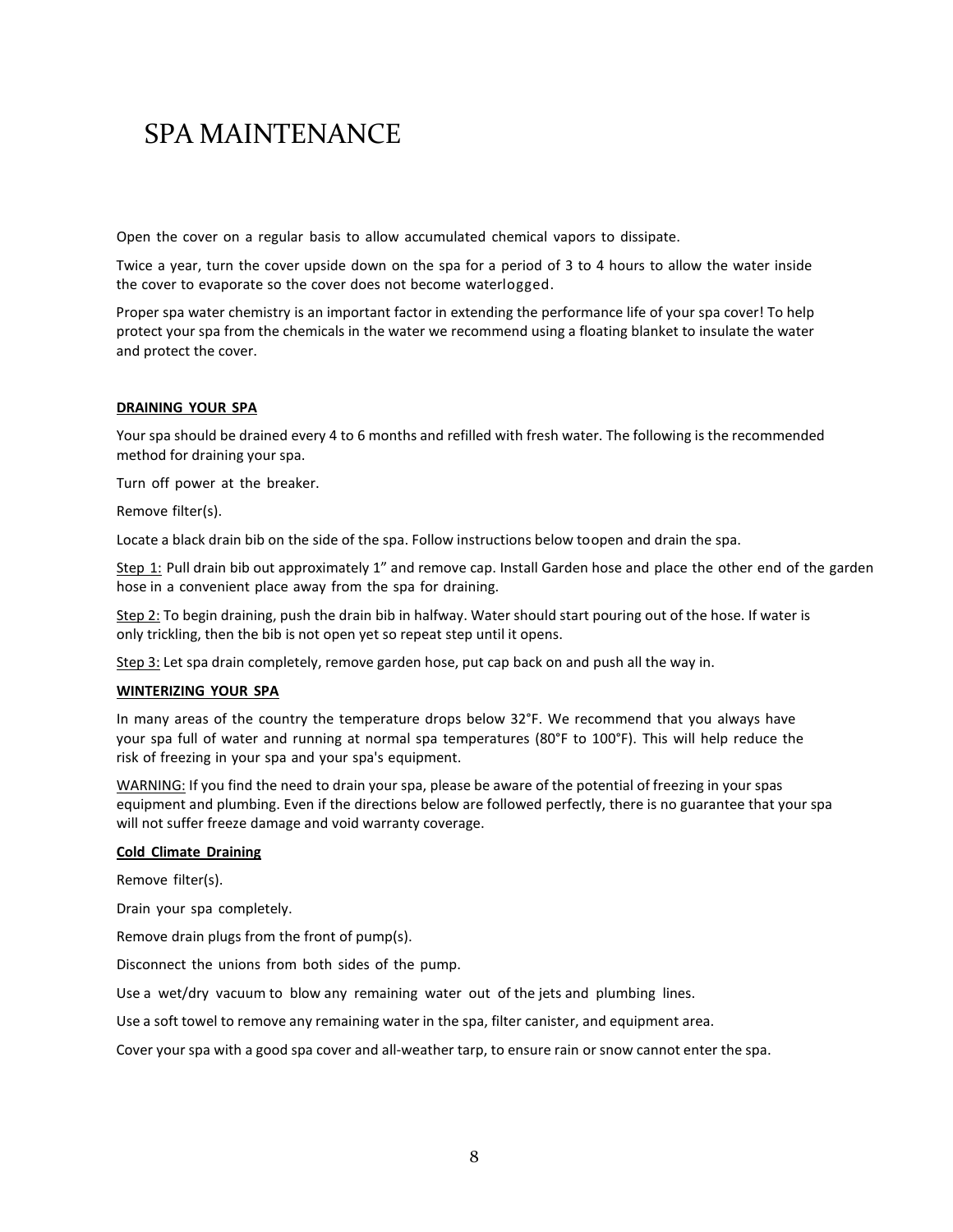#### **GENERAL CHEMICAL MAINTENANCE INFORMATION Introduction**

To start off this guide, as the manufacturer of spa and hot tubs and a member of the pool and spa industry, we would like to make a statement: "Maintaining proper spa water chemistry is probably the single most important area in the world of spas and hot tubs." Proper maintenance of water chemistry will lead to longer lasting spa, equipment parts, cover, and a more enjoyable bathing experience.

There are two main areas of concern with water chemistry. These are water sanitation and water balance. Basically you want to keep the levels of sanitizers (chlorine, bromine) and the levels of pH, water hardness, alkalinity,and total dissolved solids within accepted limits.

NOTE: If you purchased a spa with extra sanitation equipment such as an ozonator or a TSS system please refer to that manual to maintain the water chemistry. Do not use this manual.

#### **Definitions**

Here are a few quick definitions so you don't get lost while reading the rest of this guide.

Sanitizers - These are disinfectants. Their mission is to kill microscopic organisms. These should be always present in the water. Examples of sanitizers are chlorine, bromine, and ionizers.

Oxidizers - These work with sanitizers to get rid of pollutants in the water such as: skin oils, soap, and shampoo.

pH - Probably the most important item in water chemistry. It has a major impact on yoursanitizer's effectiveness and the life of your spa's components.

Alkalinity - Measures the water's ability to neutralize acid. Balanced alkalinity makes pH easier to deal with.

TDS - Total Dissolved Solids. Basically, this is a measure of everything dissolved in your spa.

Hardness - Water hardness or calcium hardness. This refers to the concentration of calcium and magnesium in your water.

#### **Water sanitation**

Sanitation is the method of killing microorganisms and neutralizing the effects of oils and soaps in your spa's water. Sanitation agents need to be a full-time army. To ensure their full-time service, a residual amount must always be present in your spa. Think of sanitizers as kamikaze killers. As they do their job, they are used up. Most sanitizers are also susceptible to evaporation and sunlight depletion, so constant reinforcement of these is necessary.

There are two types of sanitation agents: sanitizers and oxidizers. Sanitizers kill the organisms, such as bacteria and mold in your water. Oxidizers help to neutralize sweat, body oils, soaps, and shampoo that havebeen deposited in the water. Sanitizers and oxidizers work together in great harmony. These days, some sanitizers also contain an oxidizer, so you don't usually have to buy two separate sanitizers. However, if you are depending on an ozonator or a silver or copper ionizer for sanitizing, a separate oxidizer will have to be used.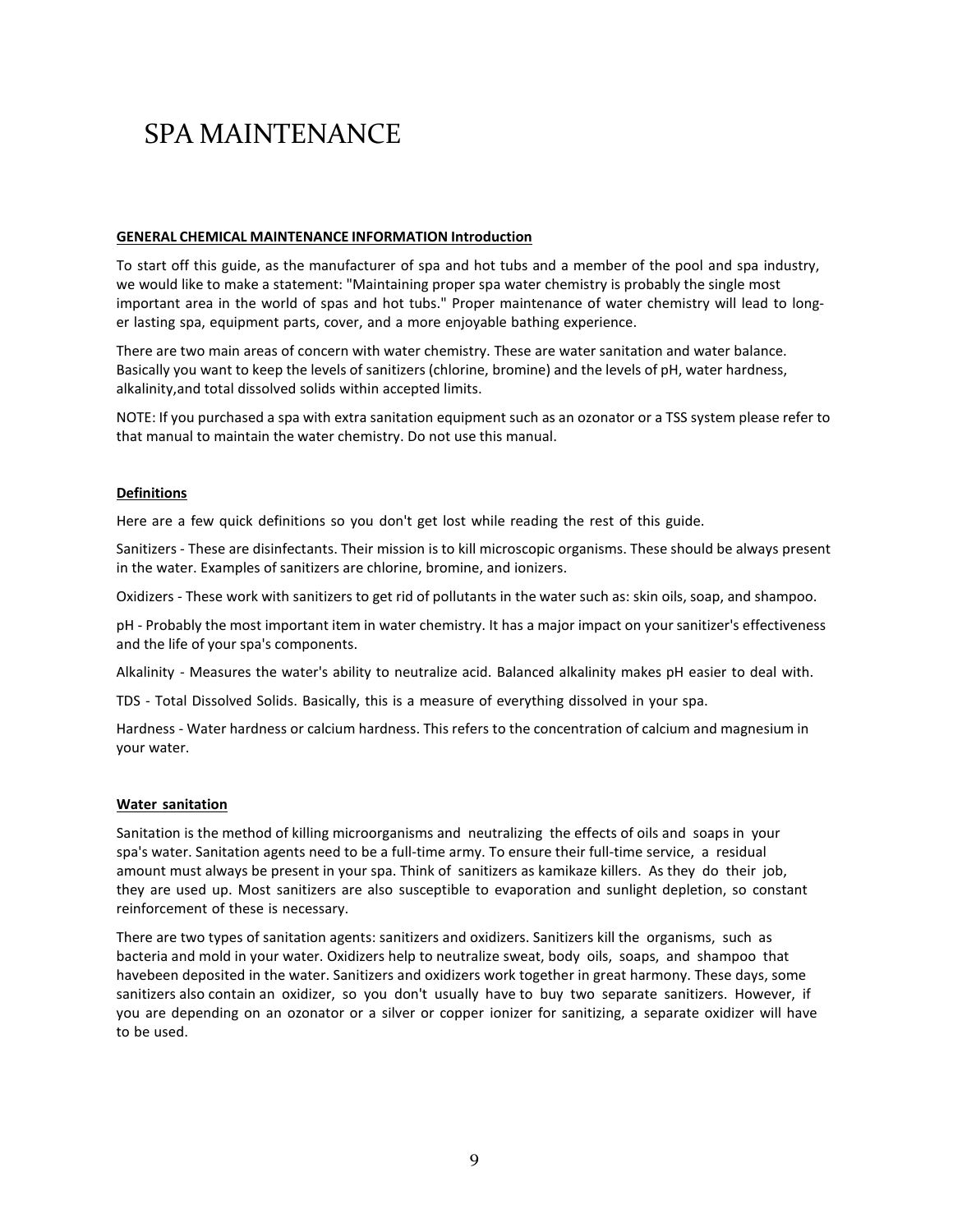#### **Sanitation agents available today:**

Bromine has no odor, comes in tablet form, and is usually dispensed via a floater. This allows it to dissolve slowly at a constant rate. Bromine is very susceptible to sunlight depletion. Also, because it is not a good oxidizer, the water will need to be occasionally shocked with another chemical. (WARNING: Never mix bromine and chlorine under any circumstances. There is a risk of explosion.) Because it can be dispensed through a floater, has little odor, and does not irritate the skin of most people, bromine is a popular sanitizing method.

Ozone is another form of sanitation. Newer spas come equipped with this useful device as standard equipment. Ozone is both a good sanitizer and oxidizer. Unfortunately, since it is a form of oxygen, it does not last very long in a water environment. This means it cannot produce that residual amount of sanitizer required. For this reason, the ozonator must be used in conjunction with a small amount of chlorine or bromine.

Ionizers are another form of sanitation. The most popular form of this is Nature2's silver ion cartridge system. It introduces silver into your water through a circulation process. The ionizers have no oxidizing ability. For this reason, a separate oxidizer must be used in conjunction with this sanitation method. (NOTE: you should never use bromine in conjunction with silver ionizers.)

Chlorine is the old standby in the pool and spa industry. Its ability to kill bacteria and algae is remarkable and it is wonderfully suited for a water environment. It does have some vulnerability though. It has a threshold at which it has used up all of its power. It is extremely vulnerable to evaporation, low pH, and sunlight. Dichloride tablets and sodium dichloride (variations of chlorine) are sold with some "sunscreen" in them. This sunscreen is cyan uric acid. This strengthens the chlorine against the damage that sunlight can cause.

As the chlorine uses up its killing power (remember they are kamikaze killers), the remnants have a tendency to combine with other contaminants to form chloramines. Bromine also does this to form bromines. It is these chloramines and bromine's that cause that chlorine-like odor in your spa and irritation in your eyes and skin. In the later section entitled Shocking, TDS, & Hardness, we'll discuss the practice of shocking. This will neutralize the chloramines and bromines in the spa's water.

### **Water balance**

Keeping the water sanitized is one thing. Balancing your water's chemistry is another. Spa water that is too acidic or too basic (alkaline) can cause damage to the spa's cover, surfaces, jets, and equipment, as well as cause murky water and bathing discomfort. There are two basic areas in water balance: pH and total alkalinity.

pH is the measure of how acidic or basic (alkaline) your spa's water is. It is extremely important to monitor pH regularly. The ideal pH range for spas and hot tubs is 7.2 to 7.8. A reading above 7.8 means the water is too basic with high pH while a reading below 7.2 means the water is too acidic with a low pH reading. The chemical packages pH UP and pH DOWN are pH movers. The liquid form of each of these is much too powerful to be used in a spa. Use the dry variations of these products.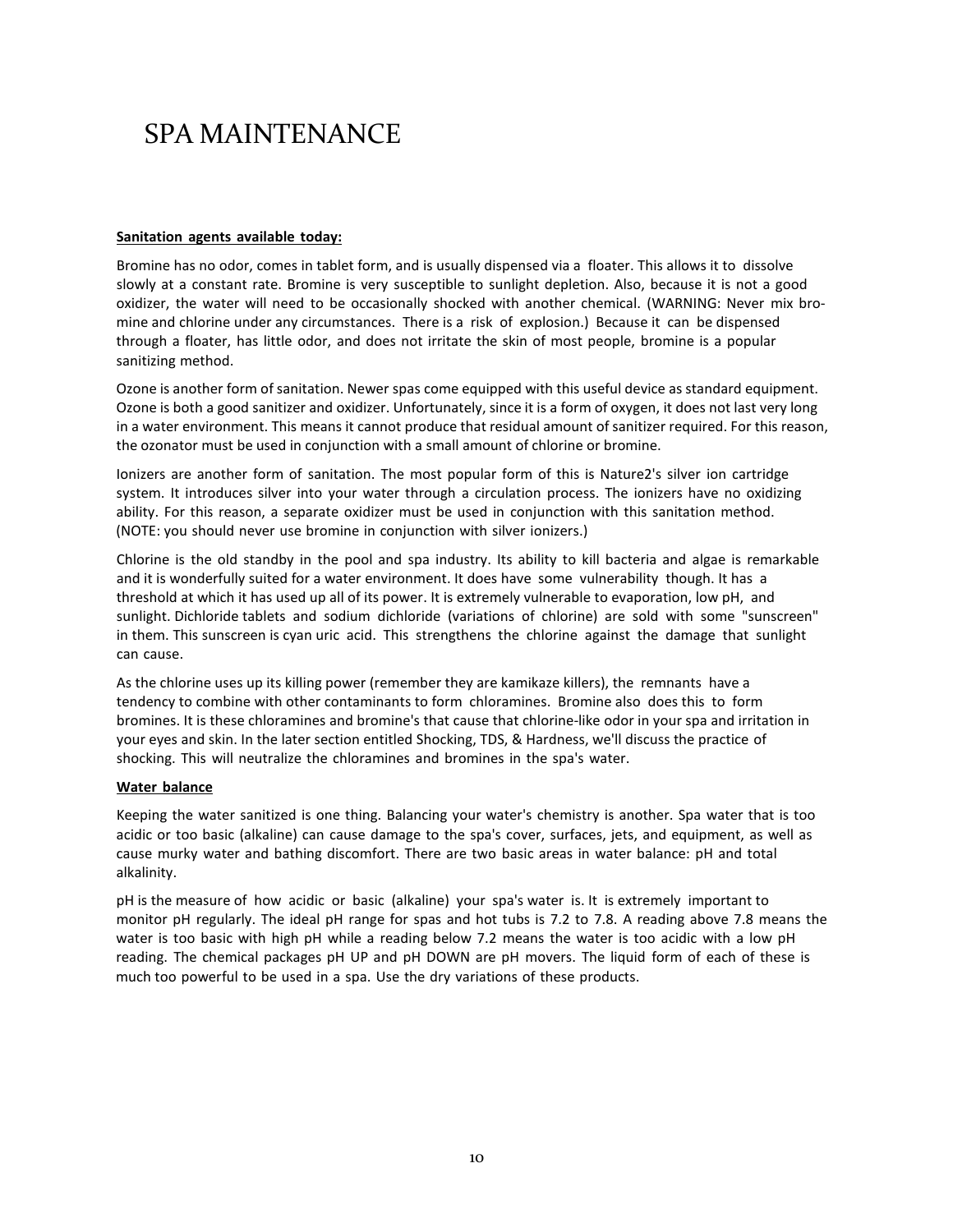Here are some common problems associated with the respective pH levels:

|    | High pH (Basic)<br>Low pH (Acidic)     |    |                                 |
|----|----------------------------------------|----|---------------------------------|
| le | Poor sanitizer efficiency Cloudy water | IO | Poor sanitizer efficiency       |
| le | Shorter filter runs                    |    | Etched or stained acrylic       |
| le | Scale formation                        | IO | Corroded metals/equipment       |
| le | Skin and eye irritation                |    | Skin and eye irritation         |
|    |                                        | le | Destruction of total alkalinity |

Total alkalinity is the water's ability to neutralize acid, also known as the water's buffering capacity. When kept in line, this helps keep the pH level in the proper range. Total alkalinity should be between 80 to 120 parts per million (pap).

Here are some common problems that can result from high or low total alkalinity:

| <b>High total alkalinity</b> | Low total alkalinity                  |
|------------------------------|---------------------------------------|
| (Over 120 ppm)               | (under 80 ppm)                        |
| Hard to change pH            | Rapid changes in pH or pH bounce      |
| Scale formation              | Stained, etched, or dissolved acrylic |
| Cloudy water                 | Corroded metals/equipment             |
| Skin and eve irritation      | Skin and eye irritation               |
| Poor sanitizer efficiency    |                                       |
|                              |                                       |

As you can see, pH and total alkalinity are intertwined and should both be managed carefully.

#### **Shocking, TDS, & Hardness**

Shocking with variations of non-chlorine shock will burn out the chloramines and bromamines in the water that may have formed. Also known as super-chlorinating, this practice will fight water problems like cloudy water, skin and eye irritation, and foul odors. These symptoms are usually a result of the presence of those dreaded chloramines and bromamines. Shocking should be done at least once a week.

TDS, or total dissolved solids, is important for one reason. The higher TDS becomes the less effective your addition of spa chemicals will be. Maximum TDS for a spa is around 1200 ppm. Telltale signs of high TDS are salty-tasting or tinted water. TDS can render your test reading inaccurate. If you think that your TDS may be too high, contact a professional spa service technician to have it tested.

Calcium hardness is a concentration of calcium and magnesium in your spa water. The accepted level of hardness is 200-400 ppm. If your water is too soft, the water will slowly dissolve the plaster and metal in your spa's equipment. If the water is too hard, the water will be cloudy, and scales will form on the walls of the tub and in your jets wearing them out quicker.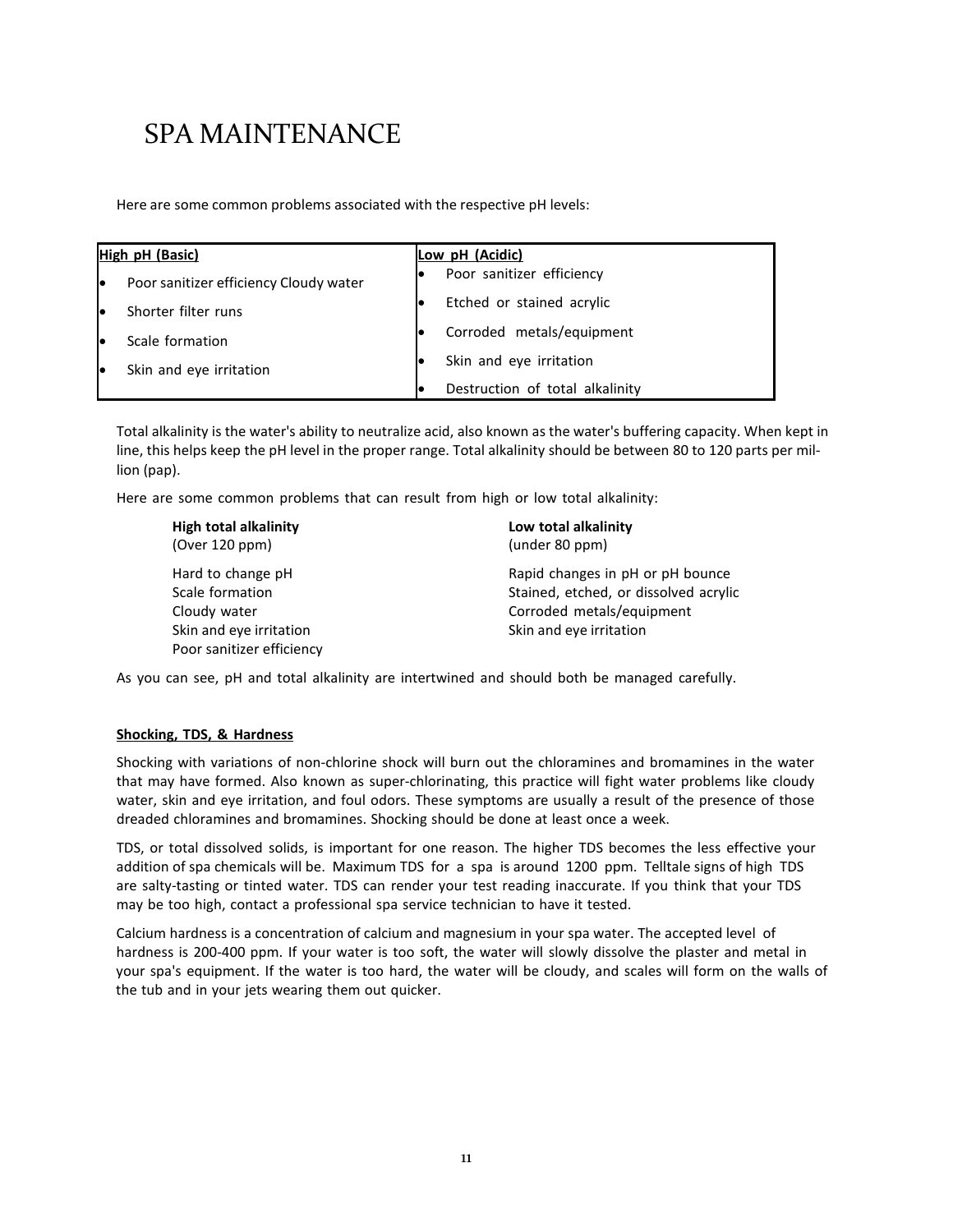#### **Water testing**

Sanitizer tests come in two variations: DPD and OTO. They basically do the same thing with one notable exception; DPD measures the distinction between the free available chlorine (with killing ability left) and the total chlorine. Ideal range for chlorine sanitizer is 1.5 to 3.0 ppm. Bromine results need to be multiplied by 2.25. This test should be done three to four times per week if you use your spa regularly or once a week if you don't. Remember with sanitizer the key is to maintain a residual to keep watch around the clock.

pH is tested with the phenol-red test. Follow the directions on the test strips for use. The ideal range ofpH is 7.2 to 7.8. Test pH with same frequency as sanitizer tests.

Alkalinity tests should be conducted once a week or as needed. It should also be done before a pH test or pH adjustment. Follow the directions on your specific alkalinity test strips.

Calcium hardness tests should be performed when the spa is filled or once every three months. There are various hardness tests available. As with the alkalinity tests, follow the test's specific instructions.

#### **Here are some tips for water testing:**

Only test spa water that has been circulating for a while and always get your sample from at least 12 inches below the surface. Also, make sure the spa temperature is between 60- and 80-degrees Fahrenheit.

Read results immediately using a brightly lighted background, preferably white.

Always record your results. A running history will keep you informed and give you vital information if you start having trouble with your spa water.

Sample Routine

Filling your spa:

Fill to the center of the skimmer

Add a pH balancing agent to prevent drifting of pH levels

Add about 16 oz. of a demineralizing (Metal Guard) agent per 500 gallons of water

Do a calcium hardness test and a TDS test

Do the regular interval tests: Alkalinity, pH, Sanitizer

Add the appropriate amount of sanitizer according to your sanitizer's directions (3.0 -5.0 ppm)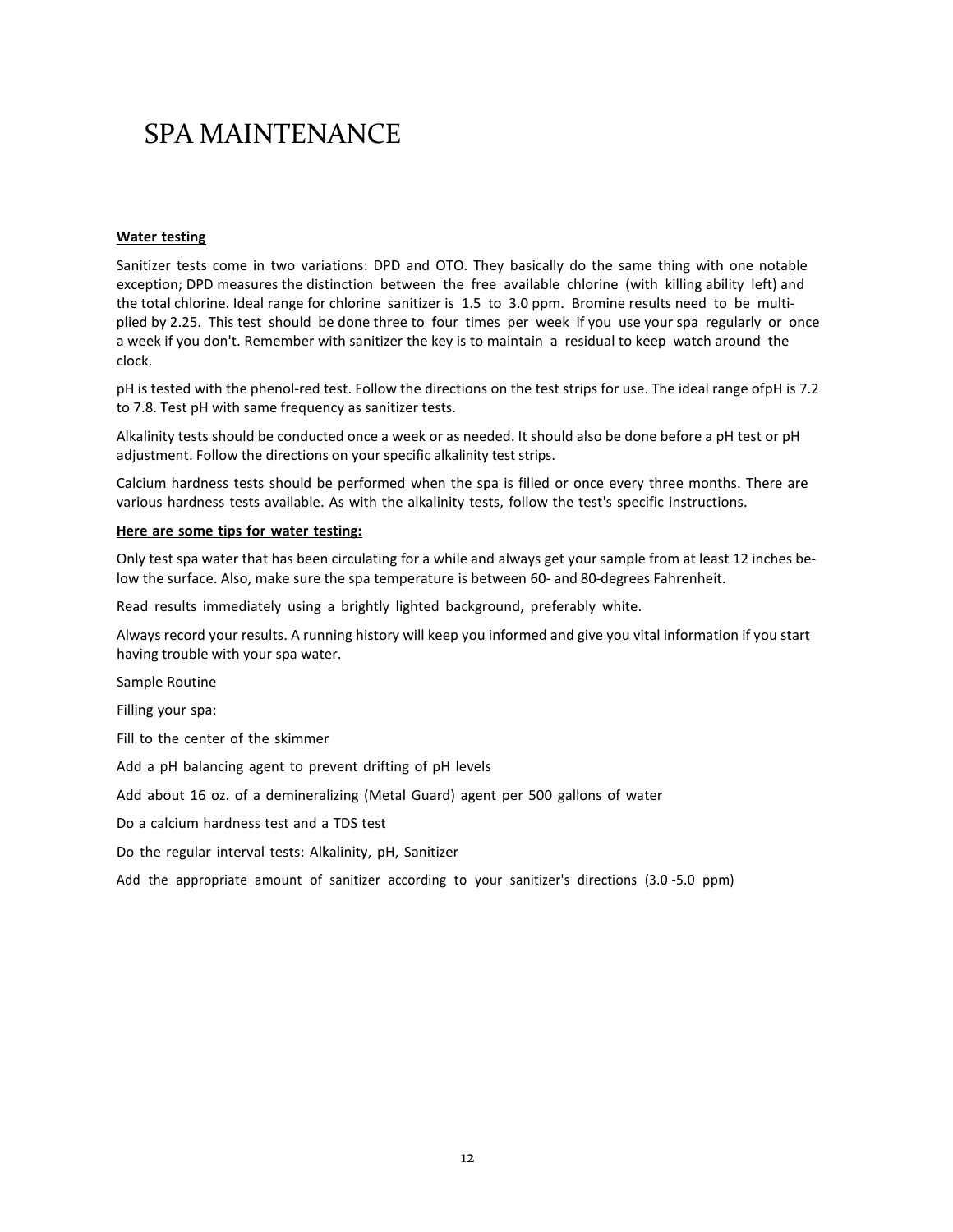#### **Three times per week**:

Do regular interval tests: Alkalinity, pH, Sanitizer

Adjust pH and alkalinity with pH moving products and adjust sanitizer levels as appropriate

### **Twice per week:**

Add a clarifying agent (chlorine and bromine users) or a scum fighter (ozonators) Once a week:

Add a scum fighter (chlorine and bromine users)

Shock your tub with non-chlorine shock

### **As needed:**

Surface cleaner (only when spa is not filled)

Sanitizer

Demineralizing agent (Metal Guard)

Defoaming agent (Foam Away)

Aroma agents

Algae fighters (Algae Aggressor)

The best additions to this guide are individual sets of instructions that accompanied your spa & chemicals.

Proper water chemistry will lead to a longer spa and cover life.

IMPORTANT NOTICE: Before the use of any chemicals, we recommend all spa users consult with their physician for possible allergic reactions to the corresponding chemicals.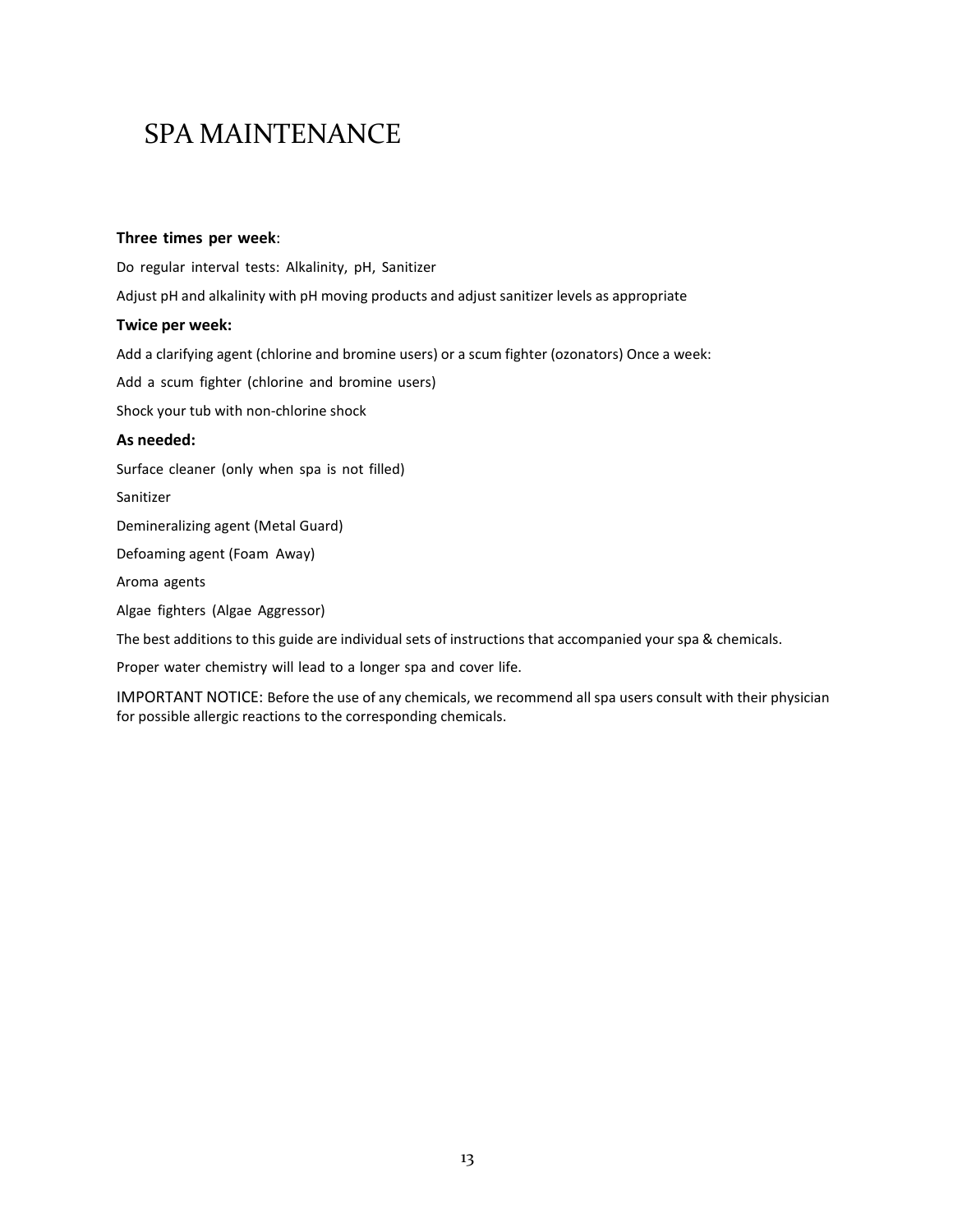### TROUBLESHOOTING GUIDE

The spa equipment package will normally function for long periods of time without interruption caused by a malfunction. Occasionally however, incidents occur which may cause stoppage of the system or certain functions. The following information is presented to simplify checking and solving certain operating problems that may occur. If a problem cannot be resolved using the following suggestions, contact your spa deal- er or West Coast Spas.

| <b>GENERAL PROBLEMS:</b> | USUAL CAUSE:                                                                                                                                                                                                                                                                                                                    | POSSIBLE SOLUTION:                                                                                                                                                                           |
|--------------------------|---------------------------------------------------------------------------------------------------------------------------------------------------------------------------------------------------------------------------------------------------------------------------------------------------------------------------------|----------------------------------------------------------------------------------------------------------------------------------------------------------------------------------------------|
| Nothing Functions<br>٠   | ٠<br>Main Power panel circuit breakers tripped<br>or in off position.<br>Sub-panel circuit breaker tripped or is in<br>٠<br>off position.<br>Sub-panel fuse blown.<br>GFCI installed on equipment pack has<br>tripped.<br>Power cord (110v only) no connected to<br>outlet.<br>30-amp main fuse inside equipment pack<br>blown. | Reset circuit breaker or turn it on.<br>♦<br>٠<br>Reset circuit breaker or turn it on.<br>٠<br>Replace fuse.<br>Push GFCI reset button in.<br>Connect power cord to outlet.<br>Replace fuse. |
| Spa Not Heating          | Dirty filter.<br>٠<br>Thermostat set lower than water<br>٠<br>temperature.<br>GFCI installed on equipment pack tripped.                                                                                                                                                                                                         | Clean or replace filter cartridge(s).<br>٠<br>Set thermostat to desired water<br>temperature.<br>Push GFCI rest button in.                                                                   |
| Pump is Noisy            | ٠<br>Low water level.<br>Intake/return slide valve closed.<br>٠<br>Clogged or blocked suction inlet(s).<br>٠<br>Damaged or worn motor.<br>Debris inside of pump.                                                                                                                                                                | ٠<br>Add water to normal water level.<br>Open both valves.<br>Clean suction inlet(s)<br>Notify dealer.<br>Notify dealer.                                                                     |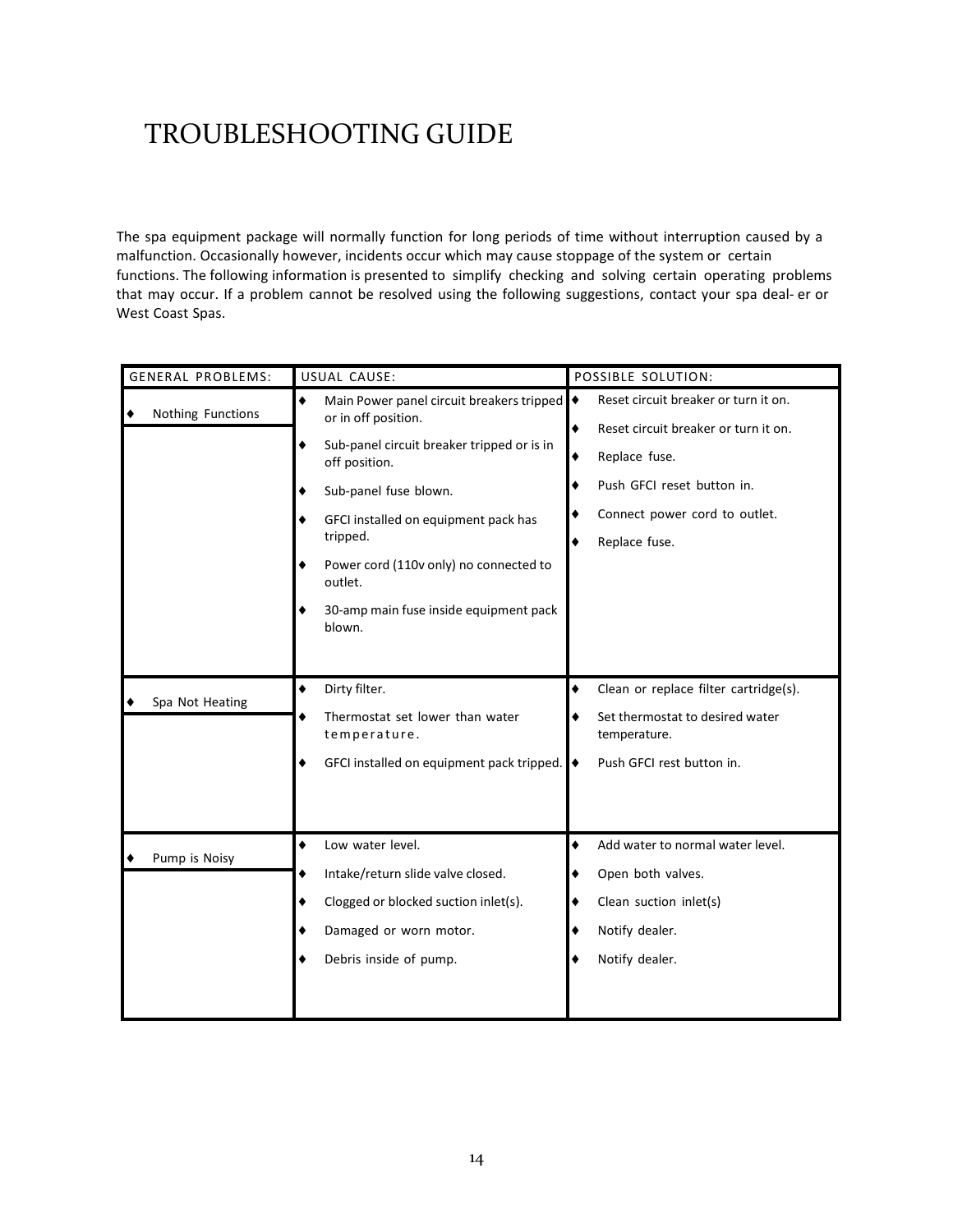### TROUBLESHOOTING GUIDE

| Pump Doesn't Work<br>٠<br>Main panel circuit breaker tripped<br>or is in off position.<br>Sub-panel circuit breaker tripped or<br>٠<br>is in off position.<br>٠<br>Sub-panel fuse blown.<br>Replace fuse.<br>٠<br>GFCI installed on equipment pack<br>Push GFCI reset button in.<br>tripped.<br>Connect power cord to outlet.<br>Power cord (110v only) not connected<br>Replace fuse.<br>٠<br>to outlet.<br>٠<br>30-amp main fuse inside equipment<br>pack blown.<br>sists.<br>Pump motor overload protection<br>٠<br>engaged.<br>pack.<br>Pump not plugged into side of<br>equipment pack.<br>A. Bulb burned out.<br>A. Replace bulb.<br>٠<br>٠<br>Light Will Not Operate<br>٠<br>٠<br>Ozonator not plugged into side of<br>٠<br>Ozonator (optional) Not Operating<br>equipment pack.<br>٠<br>pack.<br>٠<br>Ozone chip may be burned out.<br>Replace Ozone chip.<br>٠<br>٠<br>Air lock in water line.<br>٠<br>Open drain valve and bleed out any<br>No Water Flow<br>captive air.<br>Air lock in<br>Pump not operating.<br>See Above for Pump Doesn't Work.<br>٠<br>Dirty Filter.<br>٠<br>Lower Water Flow From Jets<br>Clogged or blocked suction inlet(s).<br>Clean suction inlet(s).<br>٠<br>Slide valves closed.<br>Open gate valves.<br>٠<br>Jet face(s) partially closed.<br>Open jet face(s).<br>٠ | <b>GENERAL PROBLEMS:</b> | <b>USUAL CAUSE:</b> | POSSIBLE SOLUTION:                                                                                                                                                                                     |
|-------------------------------------------------------------------------------------------------------------------------------------------------------------------------------------------------------------------------------------------------------------------------------------------------------------------------------------------------------------------------------------------------------------------------------------------------------------------------------------------------------------------------------------------------------------------------------------------------------------------------------------------------------------------------------------------------------------------------------------------------------------------------------------------------------------------------------------------------------------------------------------------------------------------------------------------------------------------------------------------------------------------------------------------------------------------------------------------------------------------------------------------------------------------------------------------------------------------------------------------------------------------------------------------------------------|--------------------------|---------------------|--------------------------------------------------------------------------------------------------------------------------------------------------------------------------------------------------------|
|                                                                                                                                                                                                                                                                                                                                                                                                                                                                                                                                                                                                                                                                                                                                                                                                                                                                                                                                                                                                                                                                                                                                                                                                                                                                                                             |                          |                     | Reset circuit breaker or turn it on.<br>Reset circuit breaker or turn it on.<br>Let cool for a couple of hours and try<br>again. Contact dealer if problem per-<br>Plug pump receptacle into equipment |
|                                                                                                                                                                                                                                                                                                                                                                                                                                                                                                                                                                                                                                                                                                                                                                                                                                                                                                                                                                                                                                                                                                                                                                                                                                                                                                             |                          |                     | Plug ozonator into side of equipment                                                                                                                                                                   |
|                                                                                                                                                                                                                                                                                                                                                                                                                                                                                                                                                                                                                                                                                                                                                                                                                                                                                                                                                                                                                                                                                                                                                                                                                                                                                                             |                          |                     |                                                                                                                                                                                                        |
| Pump running at sub-normal speed.<br>Check voltage coming into spa.<br>٠<br>If correct notify dealer.<br>Worn or damaged pump seal.<br>Notify dealer.<br>٠                                                                                                                                                                                                                                                                                                                                                                                                                                                                                                                                                                                                                                                                                                                                                                                                                                                                                                                                                                                                                                                                                                                                                  |                          | No air to jets.     | Clean or replace filter cartridge(s).<br>Open air dials.<br>٠                                                                                                                                          |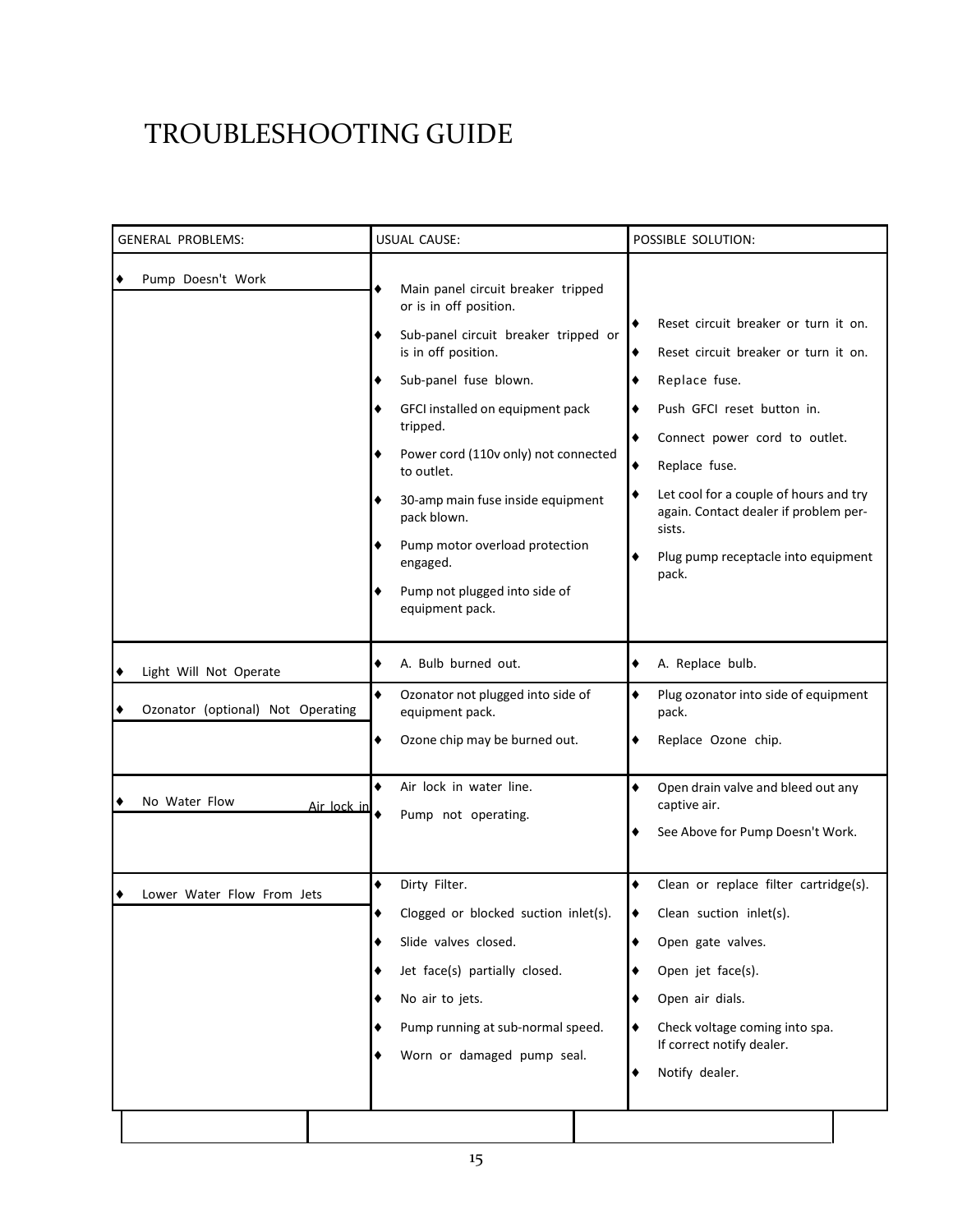### TROUBLESHOOTING GUIDE

| <b>GENERAL PROBLEMS:</b> | USUAL CAUSE:                            | POSSIBLE SOLUTION:                       |
|--------------------------|-----------------------------------------|------------------------------------------|
| Water Not Clean<br>౹◆    | A. Dirty filter.                        | A. Clean or replace filter cartridge(s). |
|                          |                                         |                                          |
|                          | B. Clogged or blocked suction inlet(s). | Clean suction inlet(s).                  |
|                          | Poor water chemistry.                   | C. See General Chemical                  |
|                          |                                         | Maintenance Information on page 7.       |
|                          | D. Insufficient filtering time.         | D. Run filtration mode longer.           |
|                          | E. Improper maintenance.                | E. See General Chemical                  |
|                          |                                         | Maintenance Information on page 7.       |
|                          | F. High content of solids in            | F. Use clarifier or drain and refill     |
|                          | water.                                  | spa.                                     |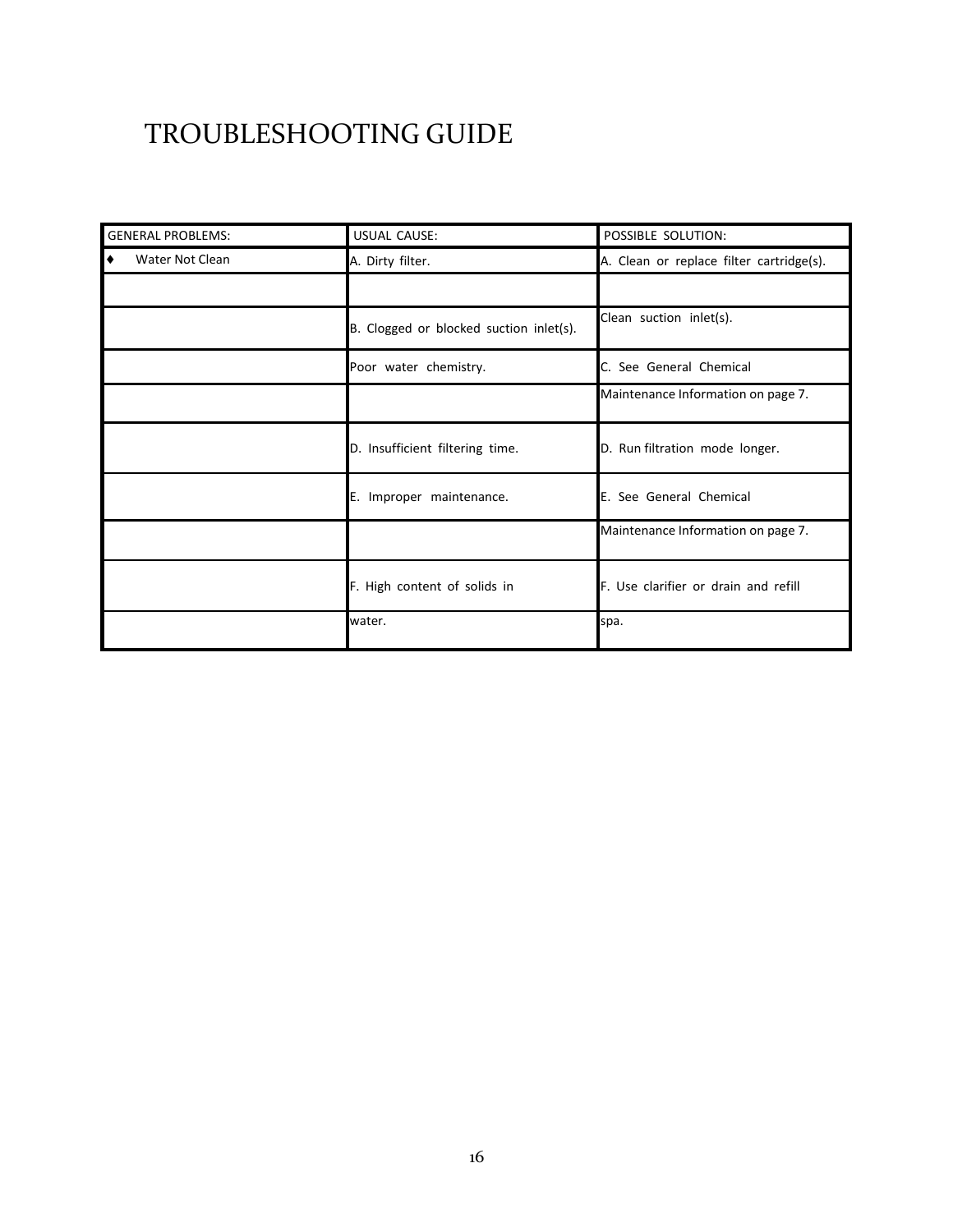### LUXURY SERIES & SWIM SPAS — LIMITED WARRANTY

**7 YEAR-SPA SHELL WARRANTY**: West Coast Spas warranties the spa shell structure against the loss of water through the fiberglass laminate of the shell, also the interior acrylic spa surface against blistering, cracking, peeling, discoloring, or delaminating for a period of **7 years** from the original date of purchase. Improper support of the bottom will void your surface warranty.

**5 YEAR-PLUMBING WARRANTY:** West Coast Spas warranties the plumbing of the spa from loss of water due to defects in materials for a period of **5** years on parts from the original date of manufacture. This warranty specifically covers leaks from the wall fittings, jet fittings, internal plumbing, internal glue joints, drains, hoses, and all bonded parts.

**3 YEAR-COMPONENT WARRANTY:** West Coast Spas warranties the electrical components such as pumps, control systems, and heaters against defects in materials or workmanship for a period of **3** years on parts and labor from the original date of purchase. Pump seals and bearings are specifically excluded from this warranty. Some parts, most of which can be changed without the use of tools, such as filter cartridges, filter lid, spa pillow, jet inserts, and cover locks, are not included in this warranty, but are warranted to be free from defects in materials and workmanship at the time of delivery. Spa covers and other spa accessories are specifically excluded from this warranty, although they may be covered by other warranties. Please check with your West coast Spa dealer for details.

**1 YEAR-LED LIGHTS/AUDIO:** West Coast Spas warrants the LED light assemblies, which consist of all lights within the spa, including the underwater lighting, to be free from defects in materials and workmanship for 1 year. Stereo components warranted through original manufacture.

**90 DAY-SPA CABINET:** West Coast Spas warranties the spa cabinet to be free from defects in materials and workmanship for a period of **90 days** from the initial date of delivery. Weathering, fading, cracking, and warping of the wood is not considered to be a defect in material or workmanship. Surface stains are specifically excluded from this warranty.

**1 YEAR-SALT SYSTEM:** West Coast Spas warranties the SALT SYSTEM against defects in materials or workmanship for a period of **2** years on parts and labor from the original date of purchase.

**1 YEAR– UV and OZONE:** West Coast Spas warranties the UV & OZONE against defects in materials or workmanship for a period of **1** year on parts and labor from the original date of purchase.

**EXTENT OF WARRANTY**: This Limited Warranty is only valid on portable models delivered in the continental United States, Alaska, Hawaii and Canada and extends through the selling dealer to the original purchaser at the original site of installation. This warranty begins on your delivery date of the spa, and in no event later than one year from the date of purchase. This warranty terminates upon any transfer of ownership, or if the spa is relocated to another location. A warranty card on file is required for all warranty services and parts. This Limited Warranty applies only to spas in single family residentialinstallations and becomes void if the spa is placed in commercial applications. All surface warranties are void on blemished shells. Spa is purchased "as is".

**WARRANTY PERFORMANCE**: In the event of a malfunction or defect covered under the terms of this Limited Warranty, notify your dealer or West Coast Spas immediately. Use all reasonable means to protect the spa from further damage. A service representative will repair the spa subject to the terms and conditions contained in this Limited Warranty. There will be no charge for parts on a covered item. However, the authorized service agent may charge you a reasonable travel or mileage charge per service call. If West Coast Spas determines that repair of a covered item is not feasible, West Coast Spas reserves the right to replace the defective merchandise with merchandise equal in value to the original purchase price. In the event of any warranty replacement, all removal, replacement, installation and shipping costs of the spa and/or parts are the responsibility of the spa owner. In the event the consumer is unable to obtain satisfactory customer service from the authorized selling dealer, written notification must be given to the West Coast Spas Customer Service department within 10 days of the reported failure.

**WARRANTY EXCLUSIONS & LIMITATIONS:** This Limited Warranty is void if the spa has been subjected to negligence, alteration, misuse, abuse, repairs by non West Coast Spas authorized representatives, incorrect electrical installation, alteration without West Coast Spas prior written consent, damage due to normal wear and tear, acts of God (including but not limited to acts of nature and surrounding environments) and any other cases beyond the control of West Coast Spas. Damage caused by operation of the spa at water temperatures outside the range of 32° F and 110° F, damage caused by dirty, clogged, or calcified filter cartridges, damage to the spa surface, jets, and pillows caused by improper use of chemicals or cleanings agents, allowing undissolved spa sanitizing chemicals to lie on the surface, damage caused by improper pH balance or other improper water chemistry, direct exposure to sun- light, and damage caused by failure to provide level and sufficient support for the spa, are considered abuses and will invalidate this Limited Warranty. Surface and Equipment warranties are 2-year full warranty and pro-rated 50% the 3rd year and reduced annually for the remaining years.

**DISCLAIMERS:** This Limited Warranty provided herein is made with the express understanding that the spa is not an essential device or medical device as defined under State and Federal law. The spa owner is required to provide adequate access to the spa for any repair or inspection. West Coast Spas shall not be liable for loss of use of the spa or other incidental or consequential costs, expenses or damages, which may include but are not limited to water damage, the removal of a permanent deck or other custom fixtures, or the necessity for crane removal. Under no circumstances shall West Coast Spas or any of its representatives be held liable for injury to any person or damage to any property, however arising. This Limited Warranty is in lieu of all other warranties, expressed or implied, including implied warranties of merchantability and fitness for a particular purpose.

**LEGAL REMEDIES:** This Limited Warranty gives you specific legal rights and you may have other rights, which may vary from state to state. No agent, dealer, Service Company, or other party is authorized to change, modify, or extend the terms of this Limited Warranty in any manner whatsoever.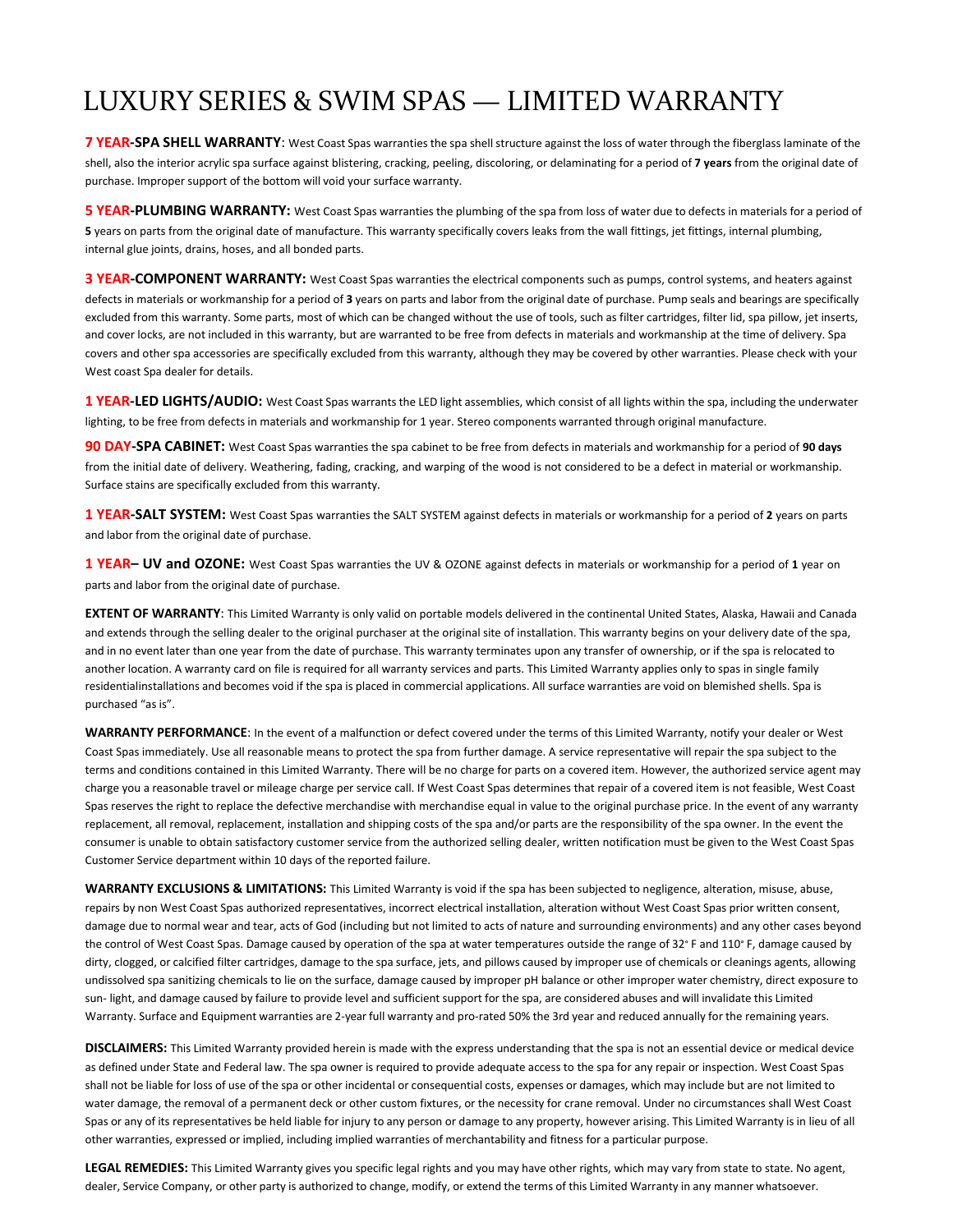### WARRANTY LIMITATIONS AND EXCLUSIONS

The Limited Warranty is void if the spa has been subject to negligence, alteration, misuse, abuse, repairs by non- authorized representatives, incorrect electrical installation, acts of God and any other cases beyond the control of Manufacturer. This Limited Warranty applies only to spas normally used for personal, family, or household purposes. The Limited Warranty specifically excludes spas used for commercial purposes.

### **Warranty Limitations:**

- Examples of common acts invalidating this warranty include but are not limited to:
- Use of spa in a non-residential application
- Use of soft water to fill the tub
- Scratches caused by normal use
- Operation of spas water temperature outside of the range of 32°F and 118°F
- Damage caused by incorrect water level (Low, Overflow, etc.)
- Damage caused by extreme weather conditions. (Freeze, Heat, etc.)
- Damage caused by dirt, sand, foreign object, and calcium found in the spa and/or in its components
- Damage caused by clogged filter cartridges
- Damage caused by continued operation of the spa with either known or an unknown problem
- Damaged caused by tri-chlor, acids, chlorine tablets, and any other spa chemicals not authorized by West Coast Spas
- Damage caused by improper water chemistry. (High levels of chlorine, bromine, calcium, pH and other excessive chemical levels)
- Damage caused by leaks not promptly reported
- Damage caused by allowing undissolved spa sanitizing chemicals to lie on the surface of the spa
- Damage caused by direct sun light. Spas should always be covered when not in use
- Damage caused as a result of failure to follow operating instructions as defined in this owner's manual
- Damage caused by incorrect electrical installation, electrical brown outs, voltage spikes, or operation of spa out of voltage range by more than (+) or (-) 10%
- Spas improperly installed in-ground or placed on non-approved surfaces
- Damage caused by failure to provide level and sufficient support for the spa

**CUSTOMER SERVICE:** If you purchased your spa from a dealer, please contact that dealer. If you purchased your spa directly from West Coast Spas, please contact our Customer Service department at 877 - 469-3611.